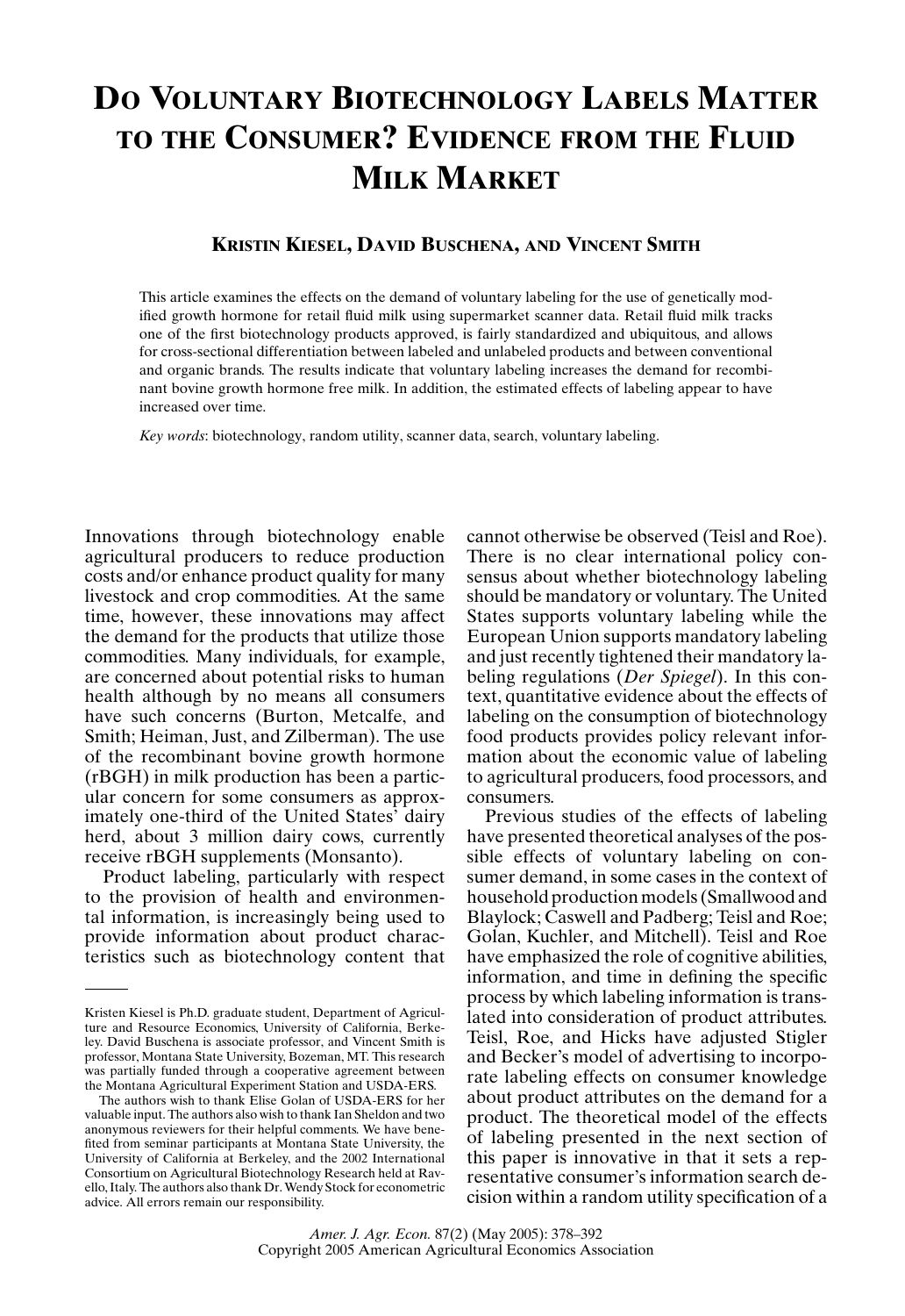household production model that reflects the uncertain nature of product information both in the absence and presence of labeling. The model provides clear predictions about the impact of increased labeling on the demands for a product that has a desirable, but costly to observe, characteristic.

This study investigates the predictions of this model by examining econometrically the effects of voluntary labeling about the use of biotechnology on aggregate fluid milk consumption in major U.S. markets. The U.S. fluid milk market provides an appealing case study for examining the effects of biotechnology labeling for several reasons. First, rBGH has been used in U.S. milk production since 1994, providing one of the earliest examples of the use of biotechnology in food production. $<sup>1</sup>$  Thus, it is possible to incorporate some</sup> longitudinal data into the analysis of consumption behavior, a facet that is especially important since market adjustments to labeling initiatives appear to occur slowly over time (Teisl, Roe, and Hicks). Second, fluid milk is a relatively standardized and ubiquitous processed commodity. Third, and perhaps most importantly, U.S. fluid milk consumption patterns involve product differences with respect to rBGH-free unlabeled, labeled, and organic products, and conventional fluid milk products that typically include milk from dairy cows receiving rBGH supplements. National-level supermarket scanner data for the period 1995–99 compiled by Information Research, Inc. (IRI) provide quantitative information on these consumption patterns. These data, made available to the authors through a cooperative agreement with the USDA Economic Research Service, are combined with new information on product brands compiled by the authors to create a data set that can be used to estimate the effects of voluntary labeling on U.S. milk consumption patterns.

Previous empirical studies of the effects of food product labeling have tended to focus on the provision of nutrition information. Ippolito and Mathios found that nutritional labeling had significant effects on consumer choices. However, Mojduszka and Caswell, in a test of Grossmann's model of voluntary quality signaling, suggested that voluntary labeling information provided by firms is incomplete and not necessarily reliable. Teisl, Bockstael, and Levy used supermarket purchase data to assess changes in consumer behavior due to increased nutritional labeling. They reported that consumer's purchase behavior was significantly altered, but that purchases of "healthy" goods increased only in some, not all, food product categories.

Empirical studies of the effects of labeling on milk demand are mainly limited to the analysis of survey responses (McGuirk, Preston, and Jones; Grobe and Douthitt; Misra and Kyle). Aldrich and Blisard utilized monthly pooled time-series and regional (cross-section) data for the period 1978–96 to examine whether the introduction of rBGH milk reduced aggregate fluid milk consumption, but found no evidence of such an effect. The econometric results using scanner data presented in this article indicate that voluntary labeling affects consumption in important ways and that these effects do not diminish over time.

Retail supermarket scanner data used for this study present an otherwise effectively absent set of information for the purposes of demand estimation of specific fluid milk products on a wide geographic scale. These retail scanner data provide price and quantity data from actual purchases, rather than from relatively expensive hypothetical survey or experimental data. Additional secondary information can be obtained that permits identification of the products' labeling specifications. These data do offer some modeling challenges, including (*a*) aggregation across consumers, precluding the use of income or other demographic variables; (*b*) the effective preclusion of specific data on desired firm decisions such as advertising expenditures on the product, shelf footage and placement, and production cost information; and (*c*) some products are offered nationally, while others are offered only regionally. Although these considerations impose caveats in the interpretation of the results presented below, the use of retail scanner data allows estimation and testing of the effects of voluntary rBGH-free labels on consumer demand.

## **Theoretical Model**

The model presented in this section incorporates the key elements of product attribute models (Becker; Rosen) with those of

<sup>&</sup>lt;sup>1</sup> The FDA approved rBGH for general use in November 1993, but, in response to consumer concern, Congress placed a moratorium on its use until February 1994 (Aldrich and Blisard). The FDA requires that if milk producers choose to label their milk as rGBH free then the label must include a disclaimer citing the lack of scientific evidence for differences between milk produced with and without rGBH.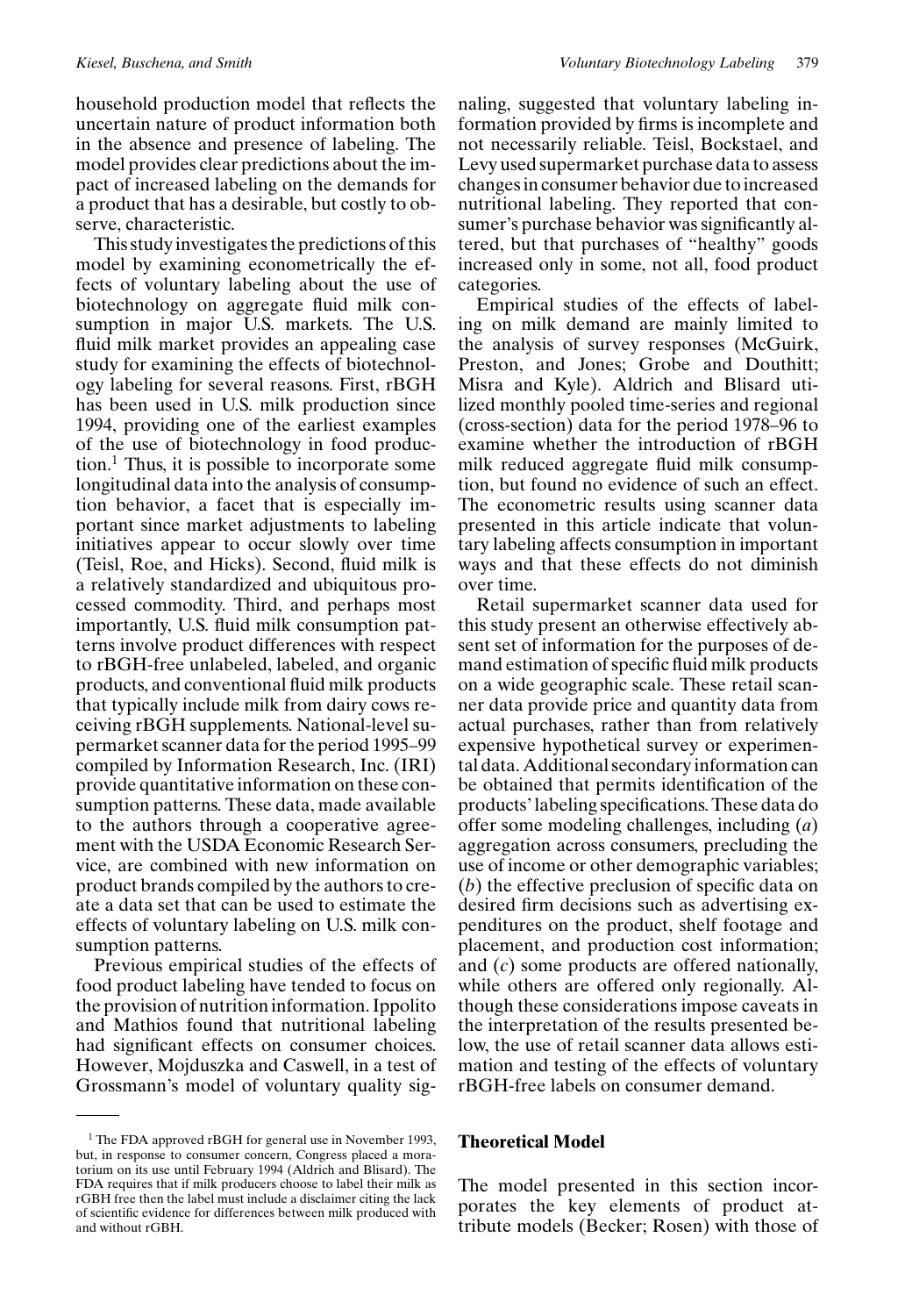advertising and search models (Stigler; Stigler and Becker; Teisl and Roe; Teisl, Roe, and Hicks) within a random utility framework (McFadden; Thompson and Kidwell; Mathios) to account for the effects of labeling on consumer choice over milk products. We assume that consumers receive utility from milk produced without rBGH through subjective evaluation of health risks, environmental impacts, and consideration of their ethical beliefs. Additional product label information regarding these attributes facilitates more accurate assessments by consumers of product attributes related to these concerns.

The level of search over product attributes is integrated as a choice variable in a random utility framework. The randomness in utility arises from uncertainty about product attributes. This uncertainty can be reduced by search. Here, as in many information search models, an increase in the market share of products with the desired attributes, labeling information about these attributes, and previously acquired human capital each reduce the variance of the random component.

To focus on the choice between different fluid milk products, the constrained utility maximization problem is defined using a random utility function where *E*[·] denotes the expectation operator over a random term *r*:

(1) 
$$
\max_{\mathbf{x}, \mathbf{m}, t} E[U(\mathbf{x}, \mathbf{m}, r)]
$$

subject to

$$
Y = \sum_{i=1}^{n} p_i x_i + \sum_{j=1}^{k} p_j m_j + wt.
$$

The vector **x** includes all consumption goods except fluid milk products and the vector *p* represents market prices of these commodities. Consumption from among the *k-*specific brands of fluid milk is denoted by *m*, where milk brand *j* is purchased at price *pj*. The household selects search time (*t*) over milk products and their prices, where the opportunity cost of search time is  $w$  per unit (hour). For reasons of expositional clarity and convenience, the household is assumed to search only on two attributes, the absence of rBGH, and product price.

To further simplify the exposition, consider an environment in which only two branded milk products,  $m_1$  and  $m_2$ , are available. Product  $m_1$  denotes the rBGH-free milk product that may or may not be labeled. Product  $m_2$  denotes an unlabeled "conventional" product that may contain milk from cows treated with rBGH. Suppose, for modeling purposes, that each consumer purchases either brand  $m_1$  or brand  $m_2$ , but not both. The absence of rBGH in  $m_1$  and the use of rBGH in  $m_2$  are not known to the consumer with certainty in the absence of labeling or if labeling is voluntary, so the consumer's choice between  $m_1$  and  $m_2$  is modeled through random components  $r^1$  and  $r^2$ , drawn from a distribution  $R(\mu, \sigma^2(L, H, T))$ . The variance of the random component is assumed to be inversely related to labeling information (*L*), previously acquired human or consumption capital (*H*) that reflects the consumer's information set, and search time (*t*).

The representative household's potential benefits from search over the properties of  $m_1$  and  $m_2$  are stochastic. This stochastic error structure arises because consumers are unsure about the rBGH status of the milk products and they are *ex ante* uncertain about the utility differences between consuming  $m_1$  and  $m_2$ , defined through:

$$
(2) \qquad E\left[U\left(\mathbf{x},m_1,r^1\right)-U\left(\mathbf{x},m_2,r^2\right)\right]=\delta.
$$

Equation (2) defines the expected difference in utilities for a given household between consuming  $m_1$  and  $m_2$ , holding constant the choice over the vector of consumption goods. This expected utility difference is assumed to vary across consumers because of differences in consumer information, the amount of search undertaken, and differences in perceptions of health risks, in environmental concerns, and in ethical beliefs. For purposes of prediction,  $\delta$  is assumed to be positive. Note that as  $\delta$ approaches zero, the consumer approaches a state of indifference between  $m_1$  and  $m_2$ .

Given that second-order derivatives are satisfied for the constrained maximization problem, optimal values for the choice variables **x**, *m*, and *t* can be found and the following equation can be derived using the dual of equation (2):

(3) 
$$
U(\mathbf{x}^*, m_1^*, r^1) - U(\mathbf{x}^*, m_2^*, r^2)
$$

$$
= V^*(Y, w, \mu, L, H).
$$

In equation (3), *V*<sup>∗</sup> denotes the expected stochastic indirect utility difference function. Given equation (3), the probability that milk product  $m_1$  will be selected over  $m_2$  is

(4) 
$$
P(V^* > 0) \equiv P(m_1 > 0)
$$
.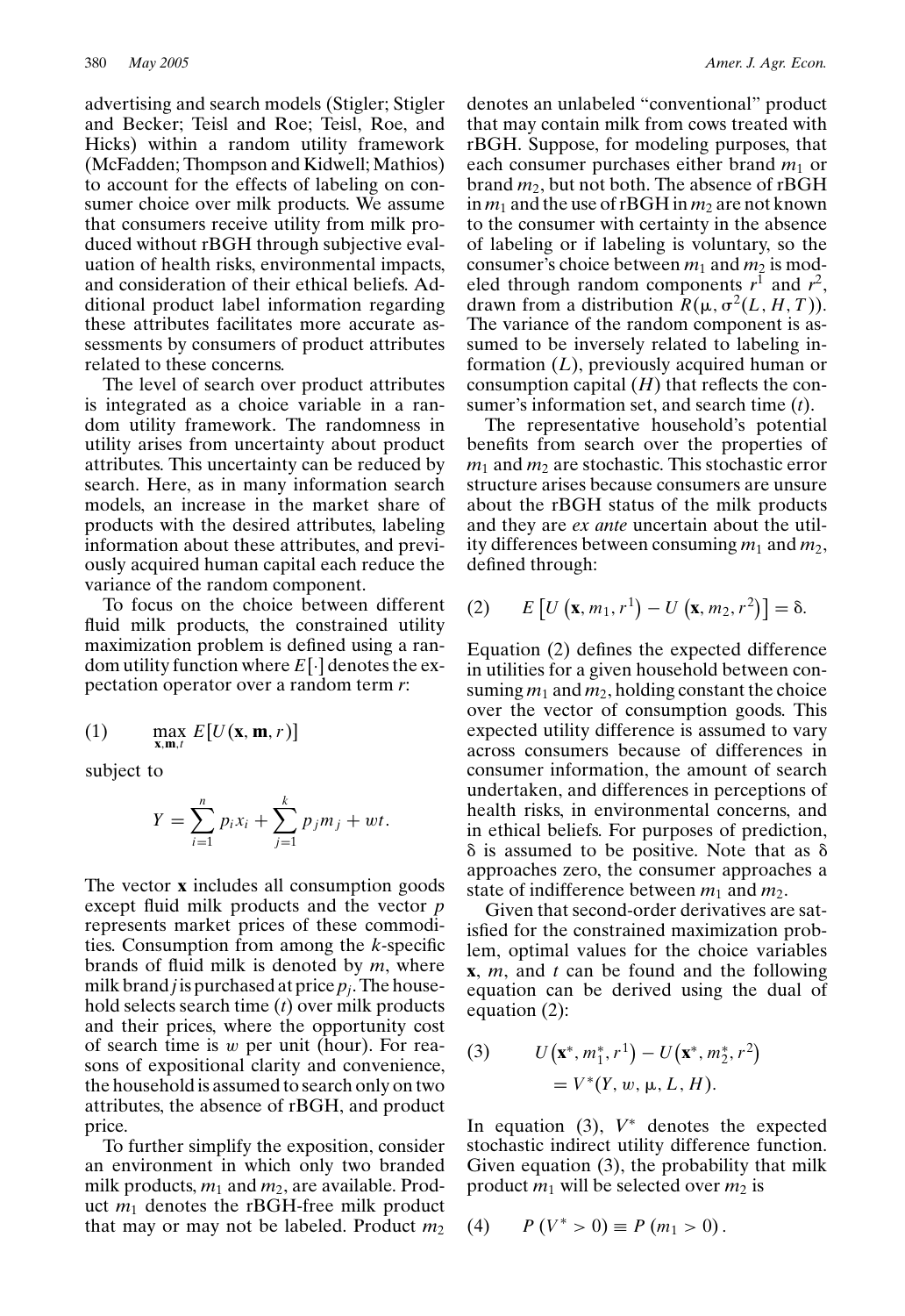

**Figure 1. Cumulative density functions for** *V<sup>∗</sup>*

The following prediction can be derived from this framework by differentiating equation (4) with respect to labeling of product  $m_1(L)$ , where labeling is defined as a continuous variable:<sup>2</sup>

(5) 
$$
\frac{\partial P(m_1 > 0)}{\partial L} \equiv \frac{\partial P(V^* > 0)}{\partial V^*} \times \frac{\partial V^*}{\partial L} > 0.
$$

In this context, labeling is modeled as a continuous variable to emphasize the possibility of an increase in the quality of labeling information. Both terms on the right-hand-side of equation (5) can be signed for households that have a positive  $\delta$ . The probability that  $V^*$  is greater than zero increases with the mean of  $V^*$ . *Ceteris paribus*, for consumers with  $\delta >$ 0 an increase in the amount of labeling information about the use of rBGH increases *V*<sup>∗</sup> through a reduction in the variance of  $r<sup>1</sup>$ . This mean preserving reduction in spread in the cumulative density functions for *V*<sup>∗</sup> is illustrated in figure 1 for a qualitatively large change in labeling. The cumulative density function for *V*<sup>∗</sup> in the absence of product labeling is denoted by  $CDF_{\text{no label}}$ , and  $CDF_{\text{label}}$  represents the cumulative density function when milk is labeled as rBGH-free.

In practice and to the extent that it is measurable, labeling information is often discrete. For example, rBGH-free milk may be unlabeled (*L*1), or it may be voluntarily labeled as rBGH-free (*L*2). Another labeling regime entails certification by an independent agency, as is the case for all labeled organic milk products (*L*3), which must be rBGH-free to be certified organic (although additional factors such as concerns about pesticide residue or support for organic farming might also increase the probability that a product will be chosen by a consumer). The increased "quality" of labeling increases the likelihood that the purchased milk product will be  $m_1$ ; that is:

(6) 
$$
P(m_1 > 0 | L1) < P(m_1 > 0 | L2)
$$

$$
< P(m_1 > 0 | L3).
$$

If income effects are relatively small, Marshallian demand functions will not differ significantly from Hicksian demand functions. Small income elasticities for fluid milk estimated in previous studies, e.g., Heien and Wessells, suggest that own-price effects for branded fluid milk products are likely to be negative for the Marshallian demand functions derived from this model. Inequality (6) represents the primary prediction that will be investigated empirically using retail scanner data.

Additional information that increases human capital regarding rBGH will influence the likelihood of purchase in a manner analogous to the effect of labeling changes in equation (5). For example, new reliable scientific information that portrays rBGH negatively (positively) in regard to health and environmental risks would increase (decrease) the stochastic difference in utilities (*V*∗) through a decrease in uncertainty. While this predicted probability increase (decrease) could occur with or without additional labeling information, a change in *H* is also likely to alter the labeling effect.

<sup>2</sup> Income effects from labeling are assumed to be zero in this derivation, although provision of labeling information may decrease search time for some households.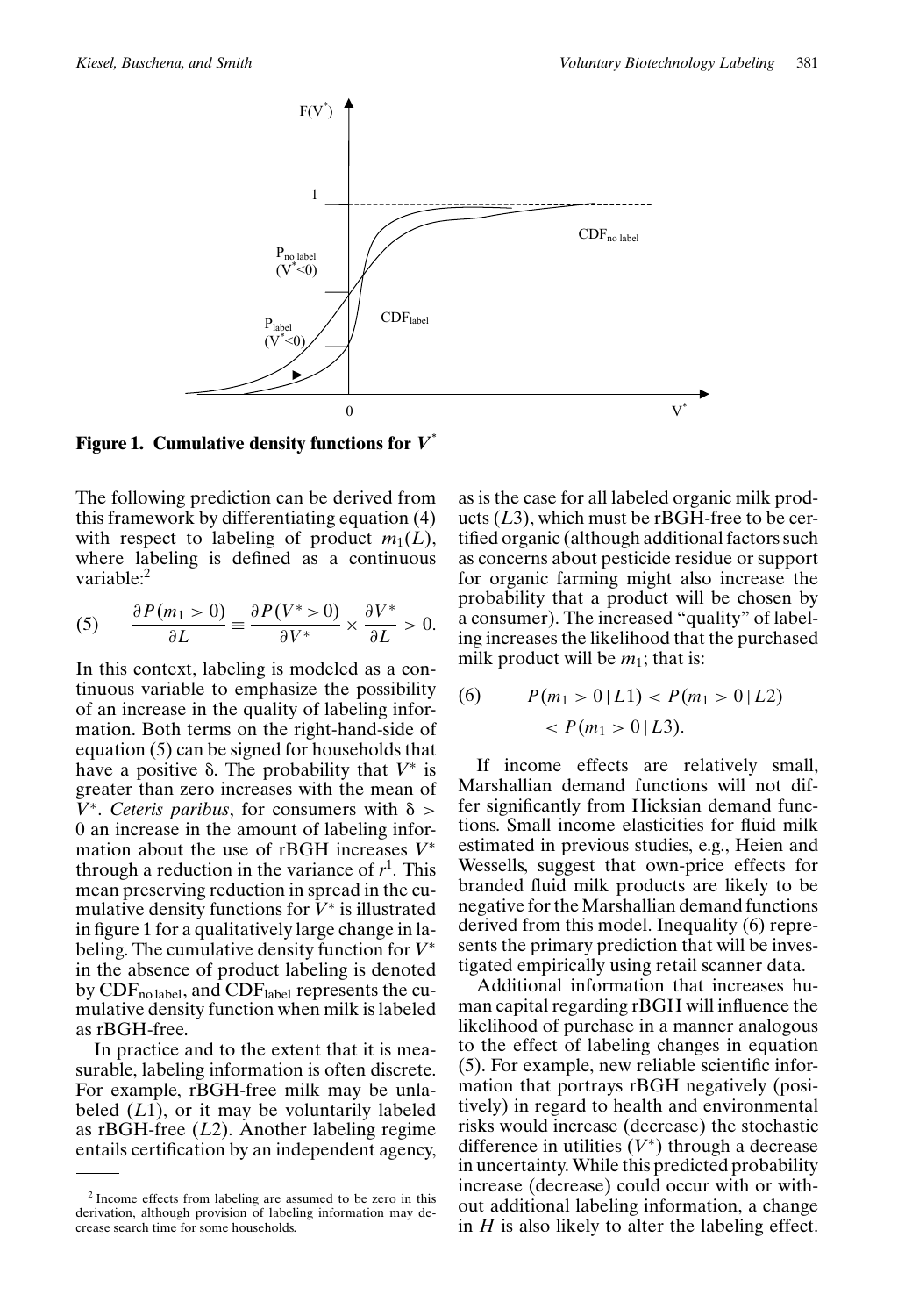Labeling becomes more (less) valuable to consumers as their expected difference in utilities changes. Additionally, advocacy by scientists in favor of biotechnology such as that called for in Beachy could lead to reduction in the labeling effect over time.

## **Data**

National-level supermarket scanner data for fluid milk demand were combined with information about the use of rBGH in milk production and product-specific labeling to evaluate labeling effects. Over 13,000 supermarkets, either belonging to national chains or operating independently, which were located in sixty-four U.S. metropolitan areas, were tracked by  $IRI<sup>3</sup>$  Quantities sold and prices were initially tracked over thirteen-week periods from January 1995 to December 1997 and then over four-week periods from January 1998 to December 1999. The sales quantities collected by IRI were aggregated across the 64 metropolitan areas at the product code (UPC) level. Prices were temporally aggregated (first within the initial thirteen-week tracking period and then over the four-week period) and spatially aggregated and were based on list prices that did not take advertised sales into account.

The analysis focuses on branded beverage milk, excluding buttermilk and flavored milk, and only considers half-gallon and gallon containers. Branded products included in the IRI data set do not necessarily compete directly with one another in all markets. Therefore, supermarket-owned brand labels, e.g., Safeway and Albertsons store brands, are aggregated to form a "reference" product or brand that represents "conventional" milk products that are typically produced with rBGH. The sales and prices of all other milk brands in our sample are compared to the sales and prices of this reference brand.<sup>4</sup> Aggregate nationwide supermarket sales include sales of milk under the supermarkets' own labels as well as branded milk in all container sizes, including quarts, pints, etc. The data set does not allow the computation of market share with respect to branded milk alone. According to Glaser and Thompson, branded milk accounted for about 1/3 of supermarket milk volume sales over the time period investigated in this study.

Prices and unit sales for different branded fluid milk products offered by different milk processors were obtained from the IRI database and combined with information about the use of rBGH in milk production and the milk processor's labeling practice during the period of 1995–99. Approximately 10% of fluid milk in the United States was labeled rBGH-free during this period. Products included in the analysis were selected as follows. First, firms that process rBGH-free milk were identified using a comprehensive list complied by *Rural Vermont* and *Mothers and Others* (Purefood) and additional information regarding retail milk markets to contact processors. The authors then conducted a survey of those milk processors. Thirteen processors provided sufficiently reliable information about the use of rBGH and labeling characteristics to be included in the analysis. These thirteen firms, which jointly produced a total of 202 different branded products, are estimated to have had 3.9% market share for skim and low-fat milk sales and 2.4% market share for whole fat milk sales in supermarkets nationwide over the sample period. These thirteen firms include four firms with brands available nationwide, eight multistate regional processors that in aggregate covered almost all regions of the country, and one firm that served only California. Two of the thirteen processors sold rBGH-free milk brands that were not labeled as rBGHfree, seven sold fluid milk products that were labeled as rBGH-free, three sold organic milk products, and five sold conventional milk products. Four milk processors produced items in more than one of the three general product categories; for example, one firm in this sample produced both organic and labeled rBGH-free branded products.

None of the thirteen processors changed their policy with regard to rBGH use or labeling over the period 1995–99. Four categories of branded milk products—conventional, unlabeled rBGH-free, labeled rBGH-free, and organic—were available in supermarkets over the entire time period. However, organic milk products sold in gallon containers were not included in the data set until April 1998. The categorical product level data on rBGH-characteristics obtained in the survey of milk processors were coded using three mutually exclusive zero–one dummy variables

<sup>3</sup> IRI uses the food industry's definition of a supermarket: A grocery store with dairy, produce, fresh meat, package food, and non-food departments and annual sales of \$2 million or more. Sales from either health food stores, food cooperatives, or natural food stores are not included.

<sup>4</sup> Mathios uses a similar specification where he defines his dependent variable as the log of the ratio of units sold of a product to units sold of a reference brand, in his case in supermarket *s* at time *t*.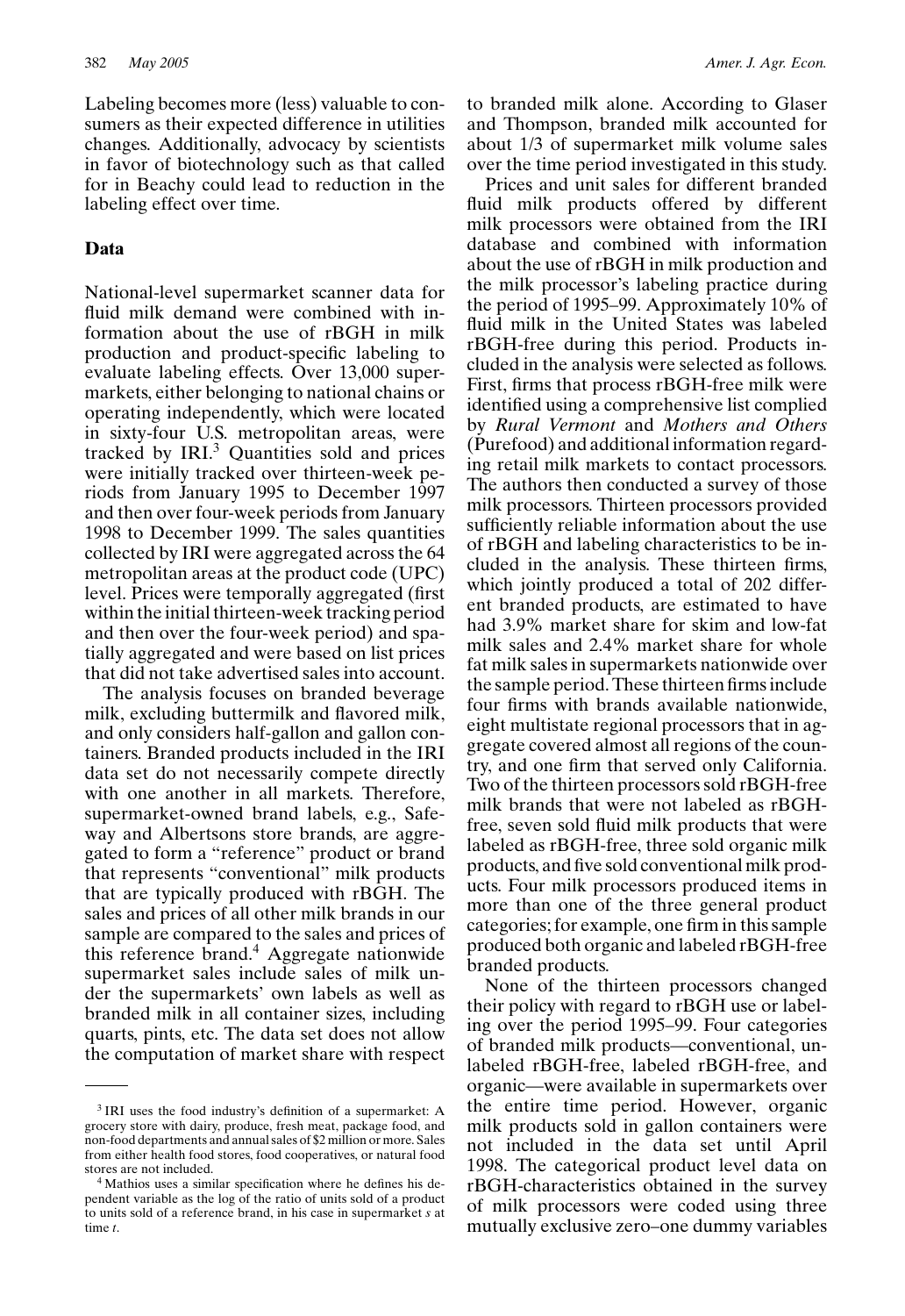## (*rBGHfreenonlabeled*, *rBGHfreelabeled*, and *organic*) where the conventional milk product is the base case.

Comparisons of means tests were carried out to assess whether prices differed among product categories. The results indicated that price differences among these branded product categories were statistically significant at less than the 1% level for every fat content and container size category between (*a*) non-organic labeled rBGH-free products and conventional products, (*b*) organic products and conventional products, and (*c*) between products labeled rBGH-free and unlabeled rBGH-free products. Milk products labeled rBGH-free were sold at premiums over conventional milk products that ranged from fourty-one to fourty-seven cents for halfgallons and thirty-four to fourty-nine cents for gallons. Similarly, organic milk products were also generally sold at premiums over conventional milk products that ranged from 98 cents to \$1.16 for half-gallons and \$1.81 to \$2.49 for gallons. Converting these premiums to percentages of the conventional prices yields a range from 26% to 30% for rBGHfree labeled milk in half-gallons and 13% to 17% for rBGH-free labeled milk in gallons. Organic milk prices, however, were 63–75% higher than conventional milk prices for halfgallons and 65–90% higher than conventional milk prices for gallons. Nonlabeled rBGH-free milk products did not generally sell at a premium over conventional branded milk products in this data set.

In the econometric models presented below, the numerator for any given observation of the dependent variable is the quantity of the brand of interest that may be sold within either a state, a multistate region, or nationwide while the denominator is the quantity of the aggregate reference product sold nationwide. A market size variable (*marketsize*) was therefore constructed to serve as an instrument for geographically defined market size related effects among observations. Annual population estimates for the period 1995–99 reported by the U.S. Census Bureau for states in which the product was available were used to capture the number of potential consumers (in millions) for a given milk product. The data were organized into eight different fat content and container size categories to permit comparisons of clearly homogeneous products. For instance, demand functions for whole milk products in gallon containers are estimated separately from demand functions for 2% milk in gallon containers and for categories of milk in halfgallon containers. As noted above, a reference brand was defined within each fat content and container size category. This reference brand was used to construct two additional variables, the logarithm of quantity ratios between each milk product and its reference brand and the price difference between each milk product and its reference brand. The price and quantity data for the reference brands used in this computation consist of nationwide unit sales averages and price averages of supermarketowned labels that include milk produced with rBGH but do not have labels that indicate this fact to consumers. The aggregate nature of the reference brand data precludes it from serving as an instrument for differences in the size of market served by a specific brand; the market size variable discussed previously was used to instrument for these market sales differences.

The data set used in the econometric analysis consists of 5,840 observations. Each observation corresponds to a specific fluid milk product identified by its UPC. Between 1995 and 1997 these observations were collected for thirteen-week periods. However, in 1998 the data collection procedure changed, with observations from 1998 to 1999 collected for four-week tracking periods, and not all products were recorded in all time periods. Table 1 provides descriptive statistics for the variables included in the data set, where each observation records the relative unit sales, price, and other information for a single brand during a single tracking period. Table 2 provides market share data for fat content and container size categories of fluid milk products.

## **Econometric Specification**

The representative individual's random utility model provides important predictions about the effects of rBGH-free labeling. Two implications for estimations follow from the IRI data used in this study. First, the IRI data set records aggregate (nationwide, across all consumers) purchase quantities of branded milk products over a number of weeks. Second, milk purchases at the individual level for the multiweek periods used here are also not "lumpy" in the McFadden sense because consumers are likely to have multiple purchases within each period. The dependent variable in the estimation models, therefore, is effectively continuous, and so a discrete choice econometric framework is not required.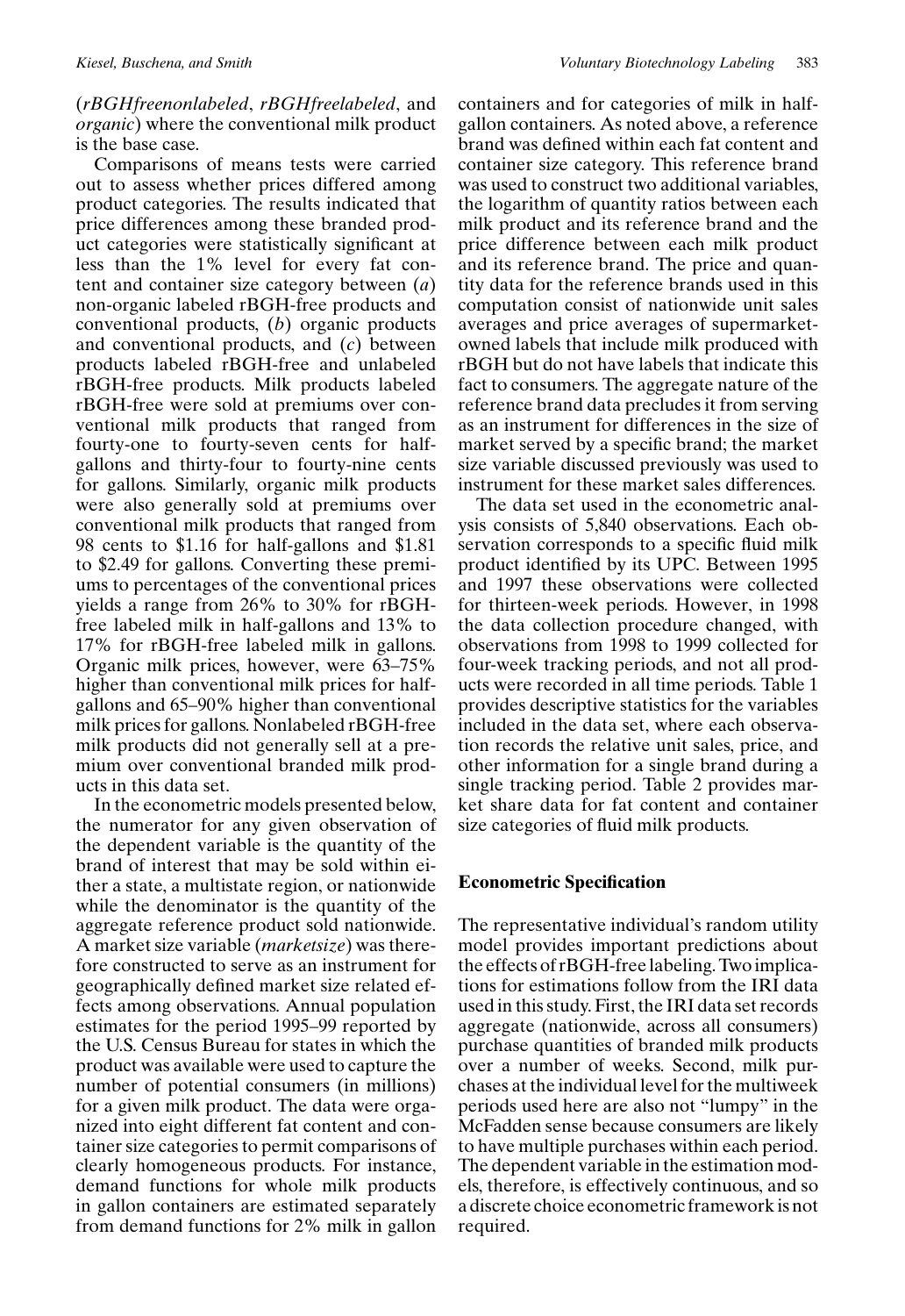## **Table 1. Descriptive Statistics**

| Variable                      | <b>Observations</b> | Mean      | <b>SD</b>            | Minimum  | Maximum              |
|-------------------------------|---------------------|-----------|----------------------|----------|----------------------|
| unitsales $_{m_i}$            | 5,840               | 137,490   | 220,847              |          | 2,030,569            |
| $unitsales_{m}$ .             | 312                 | 8,351,017 | $1.18 \times 10^{7}$ | 988,116  | $6.56 \times 10^{7}$ |
| $ln(unitsalesmi/unitsalesmr)$ | 5,840               | $-4.90$   | 2.36                 | $-14.91$ | $-1.29$              |
| $P_{m_i}$                     | 5,840               | 2.22      | 0.75                 | 0.95     | 5.51                 |
| $P_{m_r}$                     | 312                 | 2.03      | 0.47                 | 1.36     | 2.87                 |
| $P_{m_i} - P_{m_r}$           | 5,840               | 0.31      | 0.53                 | $-0.89$  | 3.01                 |
| Marketsize                    | 5,840               | 130.33    | 103.61               | 12.58    | 272.70               |
| rBGHfreenonlabeled            | 5,840               | 0.08      | 0.28                 | $\theta$ |                      |
| $rBGH$ freelabeled            | 5,840               | 0.28      | 0.45                 | $\theta$ |                      |
| Organic                       | 5,840               | 0.13      | 0.34                 | 0        |                      |

Note: Terms  $m_i$  and  $m_r$  indicate quantities sold of the *i*th branded product and of the supermarket reference brand, respectively.  $P_{m_i}$  and  $P_{m_r}$  are prices for these goods.

|  |  |  | Table 2. Market Share of Fluid Milk Products across Fat Content and Container Size |
|--|--|--|------------------------------------------------------------------------------------|
|  |  |  |                                                                                    |

|             | <b>Observations</b> | Mean Unit Sales | % of Total Unit Sales |
|-------------|---------------------|-----------------|-----------------------|
| Half-gallon | 3,666               | 119,006         | 54.34                 |
| Fat-free    | 1,019               | 134,538         | 17.07                 |
| $1\%$       | 926                 | 90,250          | 10.44                 |
| 2%          | 902                 | 144,884         | 16.28                 |
| Whole       | 816                 | 103,743         | 10.24                 |
| Gallon      | 2,174               | 168,660         | 45.67                 |
| Fat-free    | 665                 | 151,659         | 12.56                 |
| $1\%$       | 388                 | 142,955         | 6.90                  |
| 2%          | 572                 | 223,691         | 15.94                 |
| Whole       | 549                 | 150,083         | 10.26                 |

Additional assumptions are placed on the indirect utility function in equation (3) and on the error distribution to operationalize the model developed above for the available data. The representative consumer's indirect utility difference function presented in its general form in equation (3) for purchase and consumption of fluid milk product *mi* over multiple milk products is assumed to be linear; that  $\frac{1}{1}$ s:<sup>5</sup>

(7) 
$$
V_i^* = (A_i \beta + \varepsilon_i) - (A_j \beta + \varepsilon_j)
$$
  
for all  $j \neq i$ .

In equation (7), the vectors  $A_i$  and  $A_j$  indicate the attributes of milk brand *mi* and all alternative milk brands  $m_i$ , and the vector  $\beta$ represents the weights the household places on each of these attributes. The error term in equation (7) is assumed to arise from randomness in attribute perception. As indicated in equation (4) for the two product case, purchase and consumption of fluid milk product *mi* over alternative milk products indicates that

(8) 
$$
E[(A_i \beta + \varepsilon_i) - (A_j \beta + \varepsilon_j)] > 0
$$
  
for all  $j \neq i$ .

Under an *iid* logistic distributional assumption, the probability that the *i*th fluid milk product  $(m<sub>i</sub>)$  is purchased can then be written as:

$$
(9) \qquad P(m_i > 0) = \frac{\exp(A_i \beta)}{\sum_{j=1}^n \exp(A_j \beta)}
$$

where  $exp(\cdot)$  denotes the exponential function and  $j = 1, 2, \ldots, n$  denotes all available milk products.

For uniformity of brand comparisons, the regressions make use of private-label supermarket milk sales as a reference brand for all milk sales. The relative odds of the representative

<sup>5</sup> The focus of this analysis is the choice of fluid milk brands based on their attributes. This focus, plus the assumption that the choice of *x* will be unchanged for different indirect utility functions, allows suppression of a constant term that relates to other goods consumed in this specification.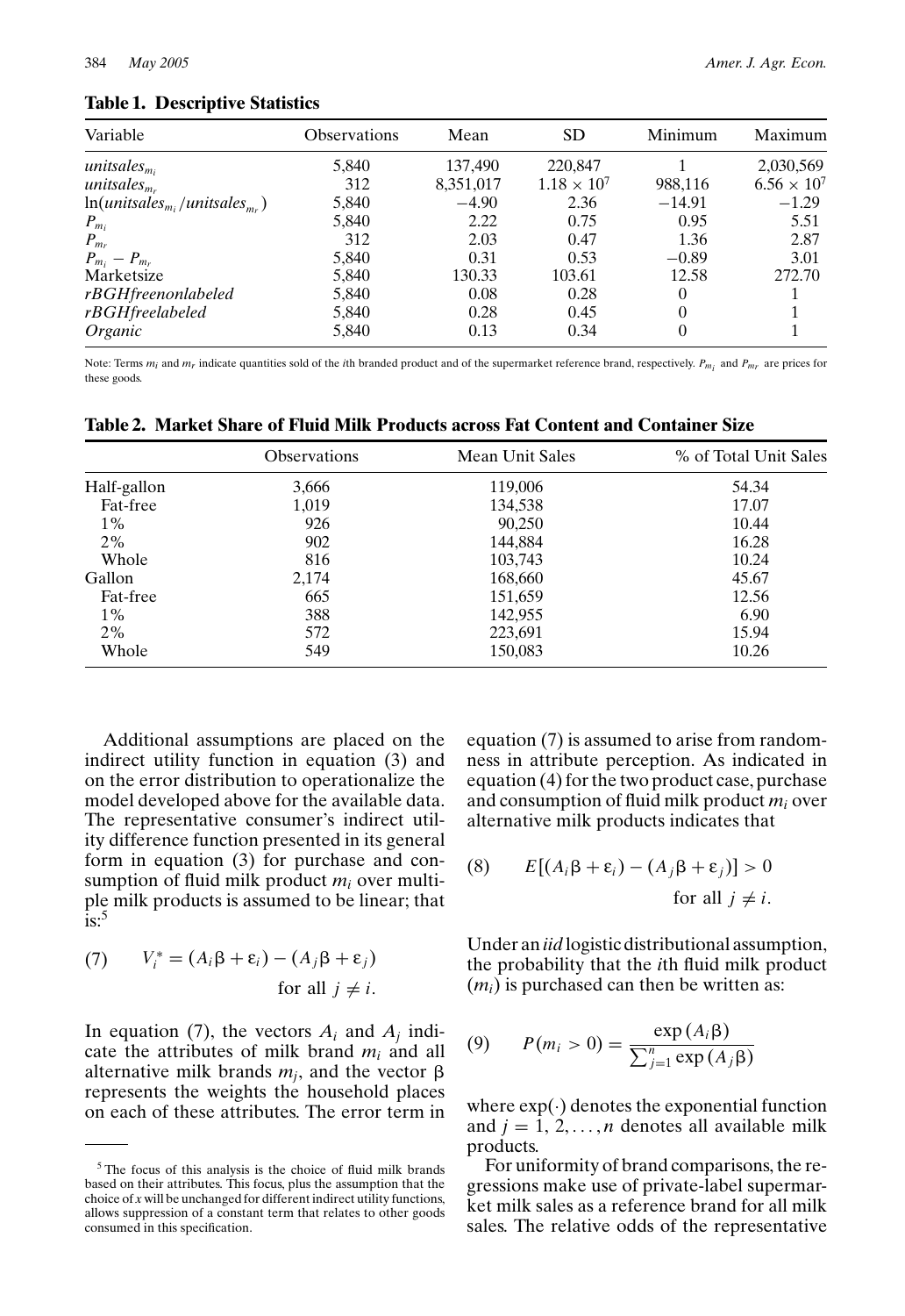consumer choosing product *mi* over the reference brand, *mr*, are

$$
(10) \quad \frac{P(m_i > 0)}{P(m_r > 0)} = \frac{\exp(A_i \beta)}{\exp(A_r \beta)}.
$$

The aggregate quantity ratios are consistent estimates of the likelihood ratios in equation (10). Redefining the left-hand side variable as unit sales of product *i* divided by unit sales of a reference brand, and taking its logarithm, equation (10) can be written as a linear function of the parameters for estimation; that is,

(11) 
$$
\ln\left(\frac{unitsales_{m_i}}{unitsales_{m_r}}\right) = (A_i - A_r)\beta.
$$

Equation (11) forms the basis for the estimation equations used in the empirical analysis. In this formulation, the vector  $(A_i - A_r)$  denotes differences in attributes between the *i*th fluid milk product and the reference brand. Here, the key component of this attribute difference vector is the information about whether a brand is produced with or without the use of rBGH, or if the brand is certified as organic. This process characteristic is interacted with the information about product labeling. Not all of the processors that sell milk produced without the use of rBGH label their products as rBGH-free, while all of the organically produced milk products are labeled organic. The information on prices in the data set is expressed as the difference between the price of milk product  $m_i$  and the price of the reference brand.

Demand differences resulting from attributes such as fat content and container size are allowed for in the estimations through separate regression equations for each one of the four fat contents (skim, 1%, 2%, and whole) and the two container sizes (half-gallons and gallons). Each of these regression equations includes an error term due to error in the data collection process arising from aggregation or from abstraction from specific time of purchase information such as sales or promotions.

An important prediction of the theoretical model (equation (6)) is that milk products labeled as rBGH-free are more likely to be chosen by consumers who, *ceteris paribus*, have a positive difference in utility between rBGHfree and conventional milk. The magnitude of the coefficient for unlabeled rBGH-free products is predicted to be smaller than the magnitude of the coefficient for labeled rBGH-free products due to search costs. Intuitively, the coefficient for unlabeled rBGH-free milk may not be significantly different from zero.

The coefficient for the organic milk products dummy variable is predicted to be positive and of greater magnitude than the coefficient for rBGH-free and labeled products. Organic milk production is certified by independent third parties and must meet standards set by individual states or new national standards. Organic milk therefore represents an increase in the quality of labeling over voluntary rBGH-free labeling by a processor. Additional factors such as concerns over pesticide residues or support of organic farming might also increase some household preferences for organic products. In addition, uncertainty about utility differences and the prediction with regard to availability of new reliable scientific information would result in either a decrease or increase of the coefficient for rBGH-free labeled milk products.

Econometric models of fluid milk demand were estimated separately for each fat content (fat-free, 1%, 2%, and whole) and container size (half-gallons and gallons) to allow for varying levels of substitutability between these products. Sample sizes for each fat content and container-specific estimation consisted of more than 300 observations.

#### *Diagnostics*

There may have been some important structural changes in the fluid milk data over the estimation period (1995–99). Data on organic fluid milk in gallons were included in the data set beginning only in April 1998, with subsequent steady increases in aggregate sales. Additionally, the data-reporting period changed from a thirteen-week to a four-week period in 1998. Chow tests (Chow) were conducted to investigate evidence of structural change in the market in 1998. Absence of structural change was rejected as the null hypothesis at conventional levels for approximately 50% of the fat content/container size categories. The regression results reported below therefore include models estimated for the two sample sub-time periods 1995–97 and 1998–99 to permit comparisons across all products with respect to evidence of structural change. Parameter estimates for the split samples do not in fact differ greatly from estimates based on the entire sample.

Several tests for heteroskedasticity were performed on the data set. The general (Breusch and Pagan) test indicated the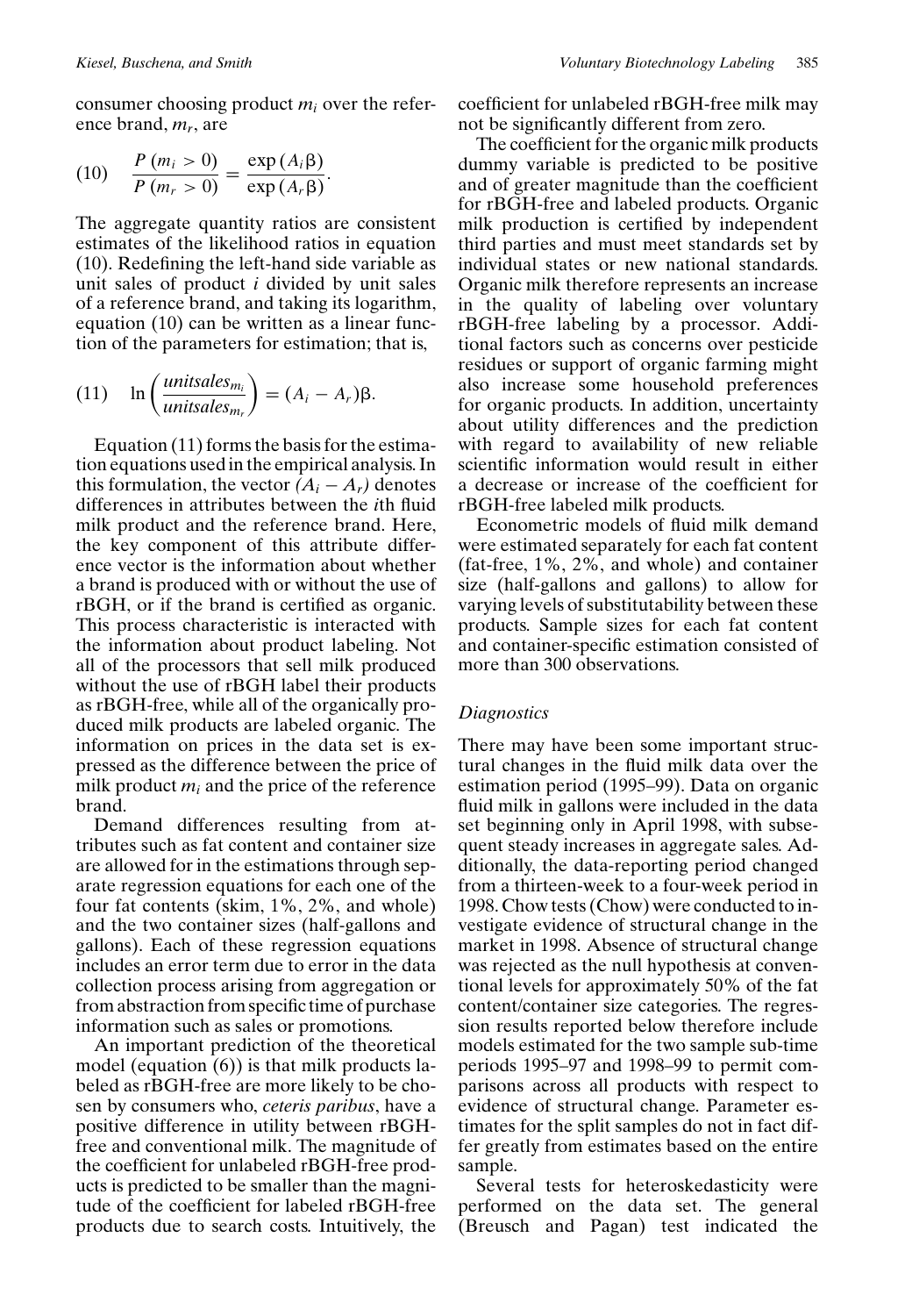presence of heteroskedasticity for all fat content levels and container sizes. Restricted tests that related the error structure to specific explanatory variables failed to reject the null hypothesis (White). Heteroskedasticity in the data appears to be introduced by a number of factors that cannot be easily separated. Consequently, all regression models were estimated in a generalized least squares (GLS) form and White-corrected standard errors are reported. Finally, no significant autocorrelation problems were detected in the sample.

The firms included in the analysis comprise less than 5% of nationwide supermarket fluid milk sales in the IRI database. Thus, the fluid milk supply curve from dairy farmers to these relatively small segments of the fluid milk market for branded products (conventional, rBGH-free, and organic) is expected to be relatively price elastic. The derived retail fluid milk supply curves may not be so price elastic. Price/quantity relationships for retail supply that relate to the costs of monitoring and enforcing rBGH-free labels are of particular interest. These costs are generally incurred at the milk processing firm level, and may differ across firms. Although we do not have useful measures for firm-specific costs for fluid milk supply at the retail level, we instrument for them in the estimated demand models through firm-specific dummy variables for the thirteen milk processors included in the sample.

Several alternatives to the instrumental variables approach are available that differ in the treatment of firm-specific effects, including fixed-effect models. Fixed-effects models of demand were estimated without instrumenting for firm cost effects. These models yielded very similar qualitative results to the instrumental variables approach. There were also generally no significant improvements in model fit when a random effects approach was utilized. Parameter estimates based on the instrumental variables approach are reported because of their potential to account for firm-specific cost differences in monitoring and enforcement for rBGH-free labels as well as advertisement.

### **Regression Results**

Results for the instrumental variables regression models are presented in tables 3–6 for the two sample time periods (1995–97 and 1998– 99) and for each fat content and container size combination. In each regression, as implied by equation (11), the ratio of market sales for the *i*th brand to market sales of the supermarket reference commodity is a function of attribute differences between those commodities, including differences in prices. Estimated coefficients for price difference variables are negative and statistically significant for almost all fat content and container size combinations

|                      |            | Fat-Free   | $1\%$      |            |
|----------------------|------------|------------|------------|------------|
| Independent Variable | 1995-97    | 1998-99    | 1995-97    | 1998-99    |
| Constant             | $-4.02***$ | $-4.27***$ | $-3.75***$ | $-4.27***$ |
|                      | (0.23)     | (0.09)     | (0.14)     | (0.08)     |
| Marketsize           | 0.001      | 0.0005     | $0.004***$ | $0.002***$ |
|                      | 0.001      | (0.0006)   | (0.0008)   | (0.0006)   |
| $P_{m_i} - P_{m_r}$  | $-0.89$    | $-3.13***$ | $-3.33***$ | $-2.89***$ |
|                      | (0.96)     | (0.33)     | (0.73)     | (0.21)     |
| rBGHfreenonlabeled   | $-0.59$    | $-1.67***$ | $-2.44***$ | $-1.60***$ |
|                      | (0.39)     | (0.34)     | (0.32)     | (0.24)     |
| rBGHfreelabeled      | $-0.29$    | $0.56***$  | 0.10       | $0.87***$  |
|                      | (0.34)     | (0.20)     | (0.23)     | (0.17)     |
| Organic              | 0.33       | $3.81***$  | $-0.15$    | $1.83***$  |
|                      | (0.97)     | (0.42)     | (1.01)     | (0.43)     |
| Sample size          | 309        | 710        | 257        | 672        |
| Degrees of freedom   | 303        | 704        | 251        | 666        |
| $F$ -statistic       | 1.34       | 28.32      | 41.94      | 72.25      |

**Table 3. Regression Results for Half-Gallon, Fat-Free and 1% Milk. Dependent Variable: Logarithm of Relative Quantities**

Note: Standard errors are corrected for heteroskedasticity and reported in parentheses. ∗, ∗∗, and ∗∗∗ denote coefficients that are statistically different from 0 at the 10%, 5%, and 1% level. Terms  $m_i$  and  $m_r$  indicate quantities sold of the *i*th branded product and of the supermarket reference brand, respectively.  $P_{m_i}$ and  $P_{mr}$  are prices for these goods.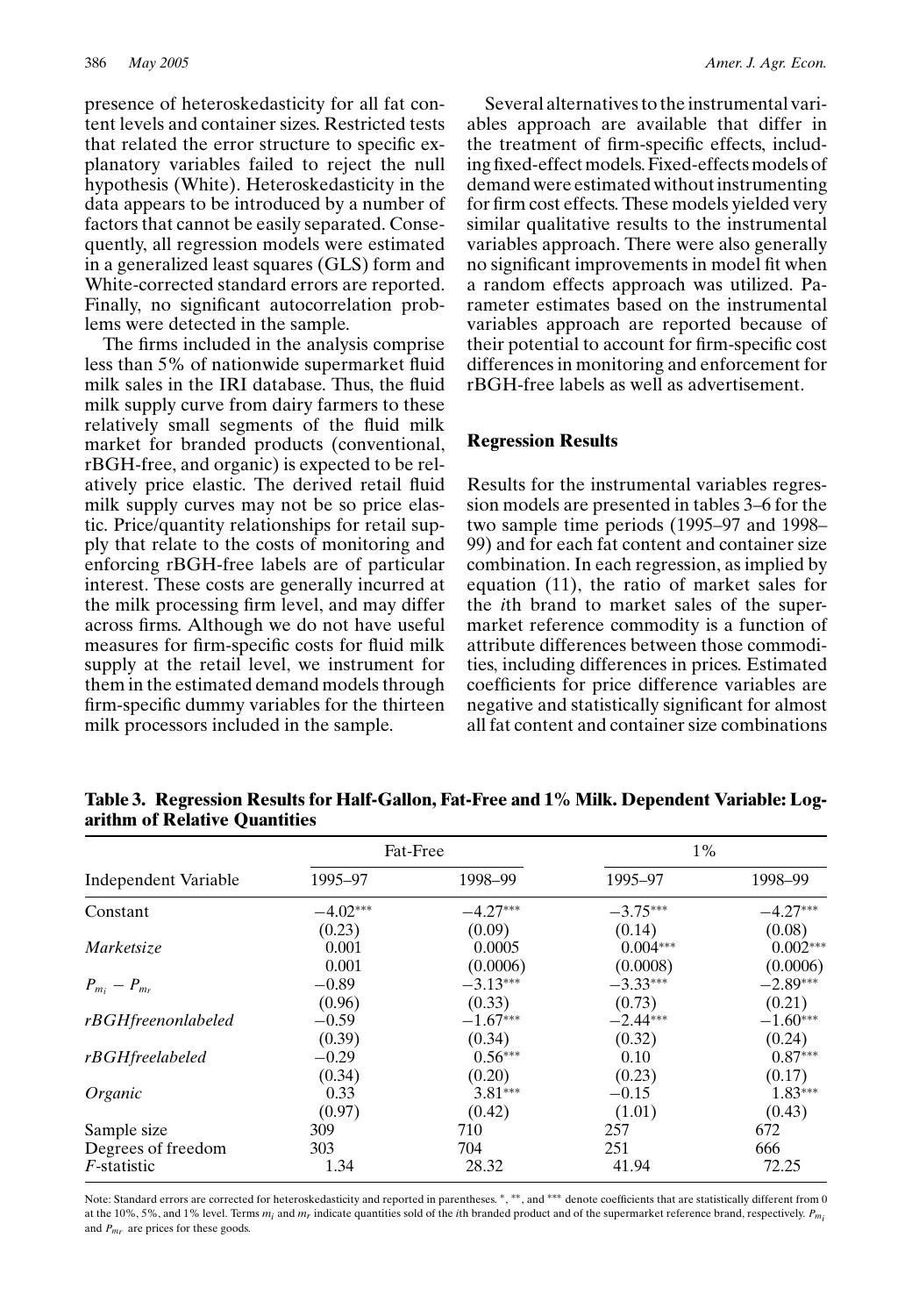|                      |            | 2%         | Whole      |            |
|----------------------|------------|------------|------------|------------|
| Independent Variable | 1995-97    | 1998-99    | 1995-97    | 1998-99    |
| Constant             | $-3.67***$ | $-4.62***$ | $-4.49***$ | $-4.39***$ |
|                      | (0.18)     | (0.16)     | (0.23)     | (0.11)     |
| Marketsize           | 0.001      | $0.003***$ | $0.003***$ | $0.001*$   |
|                      | (0.001)    | (0.0007)   | (0.001)    | (0.0008)   |
| $P_{m_i} - P_{m_r}$  | $-3.88***$ | $-3.39*$   | $-4.50***$ | $-3.96***$ |
|                      | (0.59)     | (0.28)     | (0.71)     | (0.30)     |
| rBGHfreenonlabeled   | $-2.90***$ | $-2.02***$ | $-1.89***$ | $-2.71***$ |
|                      | (0.46)     | (0.38)     | (0.51)     | (0.44)     |
| rBGHfreelabeled      | $-0.16$    | $0.66***$  | 0.08       | 0.17       |
|                      | (0.21)     | (0.18)     | (0.30)     | (0.17)     |
| Organic              | $2.15***$  | $3.85***$  | $2.61***$  | $4.10***$  |
|                      | (0.69)     | (0.38)     | (0.83)     | (0.39)     |
| Sample size          | 301        | 601        | 251        | 565        |
| Degrees of freedom   | 295        | 595        | 245        | 559        |
| $F$ -statistic       | 15.24      | 43.01      | 12.89      | 46.45      |

# **Table 4. Regression Results for Half-Gallon, 2% and Whole Milk. Dependent Variable: Logarithm of Relative Quantities**

Note: Standard errors are corrected for heteroskedasticity and reported in parentheses. \*, \*\*, and \*\*\* denote coefficients that are statistically different from 0 at the 10%, 5%, and 1% level. Terms  $m_i$  and  $m_r$  indicate quantities sold of the *i*th branded product and of the supermarket reference brand, respectively.  $P_{m_i}$ and  $P_{mr}$  are prices for these goods.

|                      |            | Fat-Free   | $1\%$      |            |
|----------------------|------------|------------|------------|------------|
| Independent Variable | 1995-97    | 1998-99    | 1995-97    | 1998-99    |
| Constant             | $-6.59***$ | $-7.04***$ | $-4.05***$ | $-3.61***$ |
|                      | (0.32)     | (0.17)     | (0.47)     | (0.12)     |
| Marketsize           | $0.005***$ | $0.005***$ | $0.004***$ | 0.001      |
|                      | (0.002)    | (0.0009)   | (0.002)    | (0.0009)   |
| $P_{m_i} - P_{m_r}$  | $-3.54**$  | $-2.97***$ | $-2.87***$ | $-3.05***$ |
|                      | (0.68)     | (0.27)     | (1.05)     | (0.41)     |
| rBGHfreenonlabeled   | $2.01***$  | $2.09***$  | $-0.61$    | $-1.41***$ |
|                      | (0.31)     | (0.17)     | (0.85)     | (0.30)     |
| rBGHfreelabeled      | $1.41***$  | $1.21***$  | 0.31       | 0.26       |
|                      | (0.47)     | (0.28)     | (0.42)     | (0.23)     |
| Organic              |            | $3.05***$  |            | $2.37*$    |
|                      |            | (0.69)     |            | (1.37)     |
| Sample size          | 184        | 481        | 121        | 267        |
| Degrees of freedom   | 179        | 475        | 116        | 261        |
| $F$ -statistic       | 74.93      | 144.39     | 9.21       | 26.55      |

# **Table 5. Regression Results for Gallon, Fat-Free and 1% Milk. Dependent Variable: Logarithm of Relative Quantities**

Note: Standard errors are corrected for heteroskedasticity and reported in parentheses. \*, \*\*, and \*\*\* denote coefficients that are statistically different from 0 at the 10%, 5%, and 1% level. Terms  $m_i$  and  $m_r$  indicate quantities sold of the *i*th branded product and of the supermarket reference brand, respectively.  $P_{m_i}$ and *Pmr* are prices for these goods.

and in both time periods. These coefficient estimates range from  $-2.89$  to  $-4.50$  for halfgallons and from  $-1.00$  to  $-3.54$  for gallons, indicating that the logarithm of the ratio of the quantity of its sales to the quantity of sales of the reference brand is inversely related to the price difference between that product and the reference brand.

Estimates for the *marketsize* variable coefficients are positive and significant in most regressions, suggesting that, *ceteris paribus*, as the potential market for a product increases, sales increase relative to the reference brand. This result is consistent with the hypothesis that there are economies of scale associated with serving larger markets.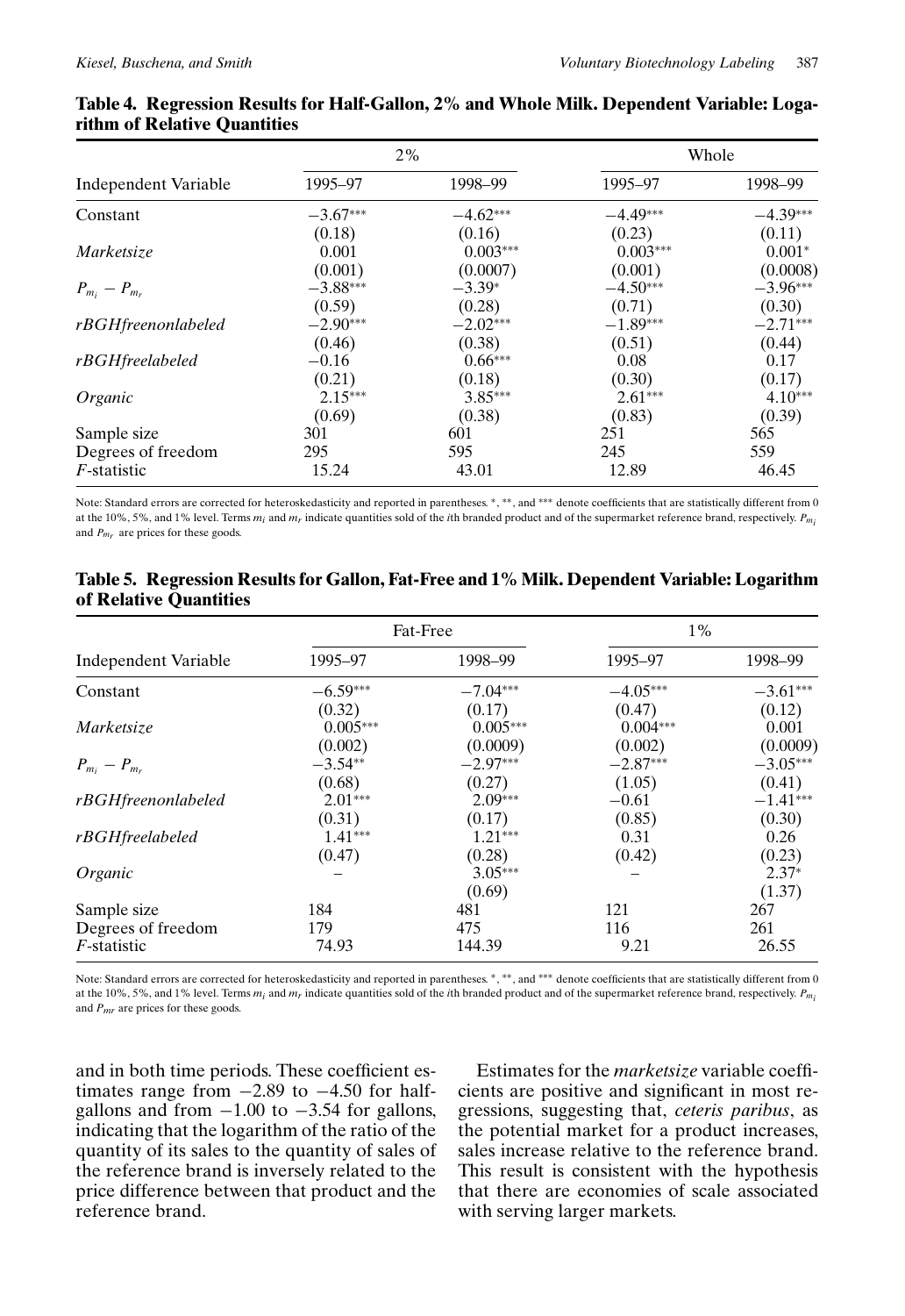|                      | 2%         |            | Whole      |            |
|----------------------|------------|------------|------------|------------|
| Independent Variable | 1995-97    | 1998-99    | 1995-97    | 1998-99    |
| Constant             | $-5.35***$ | $-5.22***$ | $-4.78***$ | $-4.47***$ |
|                      | (0.41)     | (0.21)     | (0.31)     | (0.21)     |
| Marketsize           | $0.005***$ | $0.005***$ | $0.003***$ | $0.003**$  |
|                      | (0.001)    | (0.001)    | (0.001)    | (0.0007)   |
| $P_{mi}-P_{mr}$      | $-1.00*$   | $-2.49***$ | $-1.69***$ | $-2.52***$ |
|                      | (0.52)     | (0.27)     | (0.54)     | (0.29)     |
| rBGHfreenonlabeled   | 0.78       | 0.48       | $-0.09$    | $-1.04***$ |
|                      | (0.71)     | (0.41)     | (0.49)     | (0.33)     |
| rBGHfreelabeled      | $-0.13$    | $0.90***$  | $0.96***$  | $1.57***$  |
|                      | (0.34)     | (0.25)     | (0.33)     | (0.22)     |
| Organic              |            | $1.28**$   |            | $3.81***$  |
|                      |            | (0.56)     |            | (0.66)     |
| Sample size          | 183        | 389        | 164        | 376        |
| Degrees of freedom   | 178        | 383        | 159        | 371        |
| $F$ -statistic       | 6.50       | 48.23      | 4.01       | 25.46      |

## **Table 6. Regression Results for Gallon, 2% and Whole Milk. Dependent Variable: Logarithm of Relative Quantities**

Note: Standard errors are corrected for heteroskedasticity and reported in parentheses. \*, \*\*, and \*\*\* denote coefficients that are statistically different from 0 at the 10%, 5%, and 1% level. Terms  $m_i$  and  $m_r$  indicate quantities sold of the *i*th branded product and of the supermarket reference brand, respectively.  $P_{mi}$ and  $P_{m_r}$  are prices for these goods.

The parameter estimates for *rBGHfreelabeled* are of central interest in this study. For the first time period (1995–97), these coefficients are both positive and statistically significant for only two products, fat-free and whole milk in gallons. For the second period (1998– 99), when the data were collected over more frequent intervals, parameter estimates are significant and positive in three-quarters of the regressions (six out of eight cases). Coefficient estimates for rBGH-free labeled milk range from 0.56 to 0.87 for half-gallons and from 0.90 to 1.57 for gallons. These results are consistent with the predictions of the theoretical model. They indicate that, *ceteris paribus*, by reducing information search costs labeling improves the quality of information about product characteristics and increases consumption of milk labeled rBGH-free. The estimated coefficients for the labeling variables are potentially affected by an omitted variables bias in the data set because information about advertising expenditures on specific products, promotional sales, and shelf placement could not be included simply because it could not be observed. However, it should be noted that firmspecific dummy variables were included in the estimation to at least partially account for the effects of these omitted variables.

The differences in the coefficient estimates for the two time periods suggest that over time consumers may alter the degree to which they adjust their purchase decisions in response to

different labels, for rBGH-free milk. It should be noted that the difference in estimated coefficients might be associated with the change in the frequency with which the data were collected in 1998. In contrast to some claims, however, there is no evidence that consumer preferences for rBGH-free milk have declined over the period in response to publicly provided scientific information that rBGH milk has few, if any, harmful health effects.

Table 7 presents quantity ratios, quantities, and differences computed at the sample means to assess the *rBGHfreelabeled* effect. While the changes in the ratios are relatively small, quantities almost double for product categories where this coefficient is statistically significant.

No consistent results were obtained with respect to the dummy variable for rBGH-free products that were not labeled as such. The estimated coefficients for *rBGHfreenonlabeled* in tables 3–6 are either negative and significant, or positive and significant, or insignificant across fat content and container size categories and time periods and exhibit no discernable pattern. These results indicate that the provision of relevant information on a product label may be required if market segmentation is to take place between conventional and rBGHfree products. However, the small number of firms (2) that sell rBGH-free but unlabeled milk products may mean that these coefficients are also capturing the effects of unobservable variables such as advertising expenditures,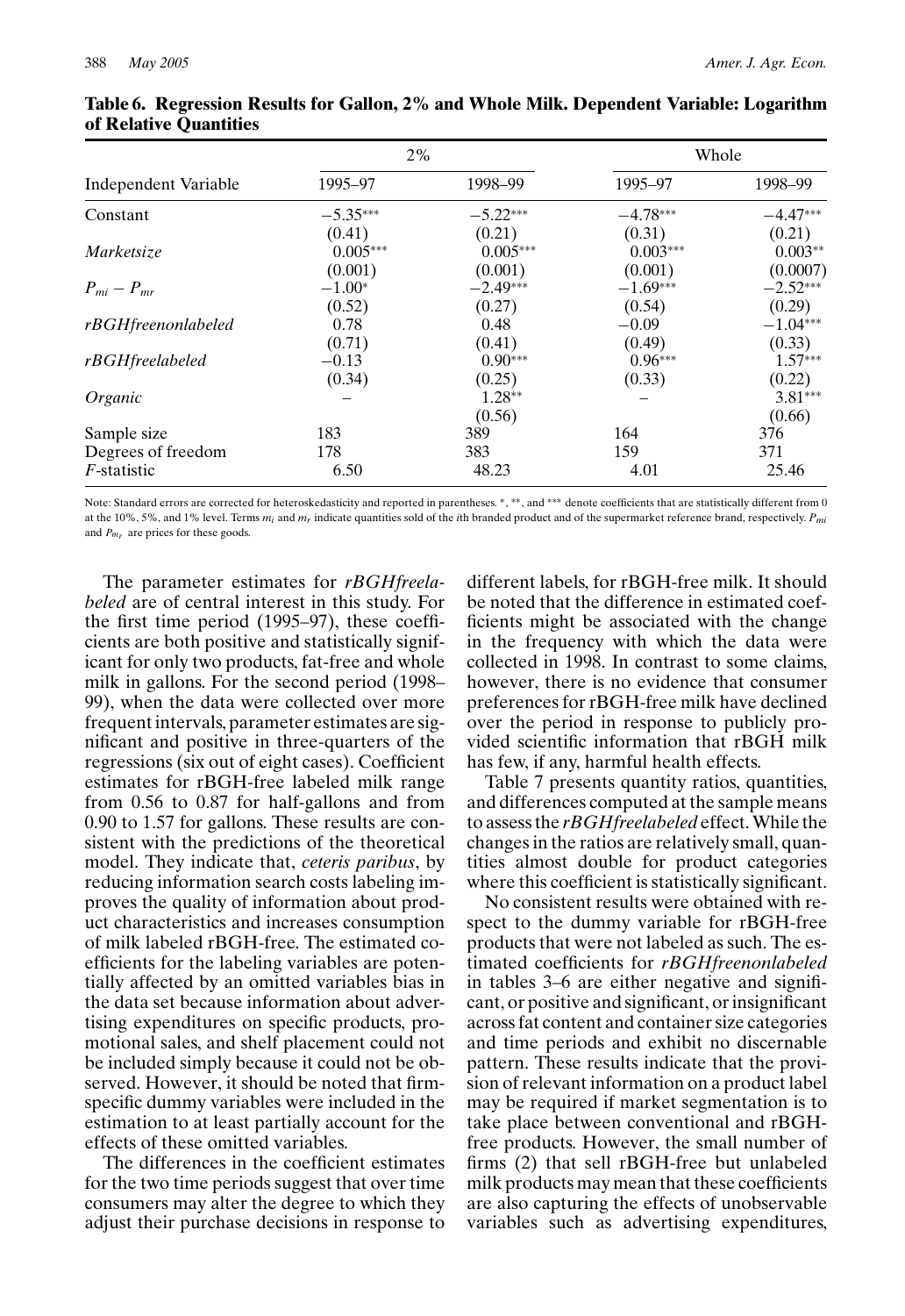|                                                                       |                               | Table 7. Economic Significance Computed at the Sample Means |                                                                                                                                                        |                                                                    |                                                                          |                                                                |                                                           |
|-----------------------------------------------------------------------|-------------------------------|-------------------------------------------------------------|--------------------------------------------------------------------------------------------------------------------------------------------------------|--------------------------------------------------------------------|--------------------------------------------------------------------------|----------------------------------------------------------------|-----------------------------------------------------------|
| Fat Content, Container<br>size Category                               | Time Period                   | $rR$ GH free label $= 0$<br>$nitsales_{m.}/$                | Initsales <sub>m:</sub> / Unitsales<br>$rBGH$ freelabel $=1$                                                                                           | Difference                                                         | Thisales <sub>m</sub><br>$label = 0$                                     | $label = 1$<br><i>Initsales</i> ,                              | vifference                                                |
| Fat-free, half-gallon                                                 | 998-99                        |                                                             |                                                                                                                                                        |                                                                    |                                                                          | 18,712                                                         | 0.903                                                     |
| rat-free, gallon                                                      | 1995-97                       | 0.0081<br>0.0010                                            |                                                                                                                                                        |                                                                    |                                                                          |                                                                |                                                           |
| at-free, gallon                                                       |                               |                                                             |                                                                                                                                                        |                                                                    |                                                                          |                                                                |                                                           |
| %, half-gallon                                                        |                               |                                                             |                                                                                                                                                        |                                                                    |                                                                          |                                                                |                                                           |
| 2%, half-gallon                                                       | 1998–99<br>1998–99<br>1998–99 |                                                             |                                                                                                                                                        |                                                                    |                                                                          |                                                                |                                                           |
|                                                                       |                               | 0012<br>0.0083<br>0.0072<br>0.0059<br>0.0073                | 0.0142<br>0.0042<br>0.0040<br>0.0138<br>0.0145<br>0.01915<br>0.0562                                                                                    | 0.0061<br>0.0032<br>0.0028<br>0.0066<br>0.0086<br>0.0086<br>0.0118 | 67,810<br>8,630<br>8,634<br>8,634<br>8,634<br>8,7712<br>9,7712<br>9,7712 | 35,346<br>32,943<br>1164,811<br>115,484<br>1159,179<br>159,179 | 26,717<br>23,120<br>95,796<br>55,726<br>71,957<br>771,957 |
|                                                                       | 1998-99<br>1995-97            |                                                             |                                                                                                                                                        |                                                                    |                                                                          |                                                                |                                                           |
| 2%, gallon<br>Whole, gallon<br>Whole, gallon                          | 998-99                        | 0.0117                                                      |                                                                                                                                                        |                                                                    |                                                                          |                                                                |                                                           |
| Note: Values are reported only if the coefficient for rBGHfreelabel w |                               |                                                             | as statistically significant. Terms m; and m; indicate quantities sold of the ith branded product and of the supermarket reference brand, respectively |                                                                    |                                                                          |                                                                |                                                           |
|                                                                       |                               |                                                             |                                                                                                                                                        |                                                                    |                                                                          |                                                                |                                                           |

Table 7. Economic Significance Computed at the Sample Means

promotional sales, and shelf life not accounted for by the firm-specific dummy variables.

Parameter estimates for the organic fluid milk dummy variable are generally positive and significant, ranging from 1.83 to 4.10 for half-gallons and 1.28 to 3.81 for gallons. Parameter estimates for gallons could only be obtained for the second time period (1998–99) because organic milk sold in gallon containers did not appear in the data set until April 1998. These parameter estimates are greater in magnitude than the estimates for the rBGH-free labeled variable, a finding consistent with the prediction of the theoretical model presented above. While additional factors such as concerns over pesticide residues or support of organic farming might increase preferences for organic products, the magnitude of these coefficients may also be influenced by market penetration of organic milk products. An increasing number of supermarkets added organic products to their product palette over the estimation period resulting in steadily increasing sales in the data set.<sup>6</sup>

The parameter estimates reported in tables 3–6 indicate that labeling alters the milk consumption decisions of some consumers. Thus, while it is not feasible to obtain quantitative estimates for the welfare effects of labeling with the information available, these results suggest that increased labeling enhances consumer welfare.

The empirical model specifications also permit the computation of aggregate unit sales differences and own-price demand elasticity estimates for rBGH-free labeled and conventional fluid milk.<sup>7</sup> Table 7 presents the estimated unit

$$
\ln\left(\frac{unitsales_{m_i}}{unitsales_{m_r}}\right) = \alpha_0 + \alpha_1 marketsize
$$
  
+  $\beta_1 rBGHfreelabeled$   
+  $\beta_2(P_{m_i} - P_{m_r})rBGHfreelabeled$   
+  $\beta_3(P_{m_i} - P_{m_r})conventional.$ 

The price difference and rBGH-characteristic interaction terms were instrumented using the same exogenous variables as in the primary model. Carrying out appropriate transformations, price elasticities for rBGH-free labeled milk can be derived as follows:

$$
\eta = \text{unitsales}_{m_r} \times e^{\beta_2 P_{m_i}} \times \beta_2 \frac{P_{m_i}}{\text{unitsales}_{m_i}}.
$$

For conventional milk, the same equation is used, substituting  $\beta_3$ for  $\beta_2$ .

<sup>&</sup>lt;sup>6</sup> A model specification that added an interaction term between *organic* and year was used to control for market penetration did not yield significantly different estimates and *F*-tests did not indicate improved explanatory power in most regressions.

The following regression was estimated using an instrumental variables approach: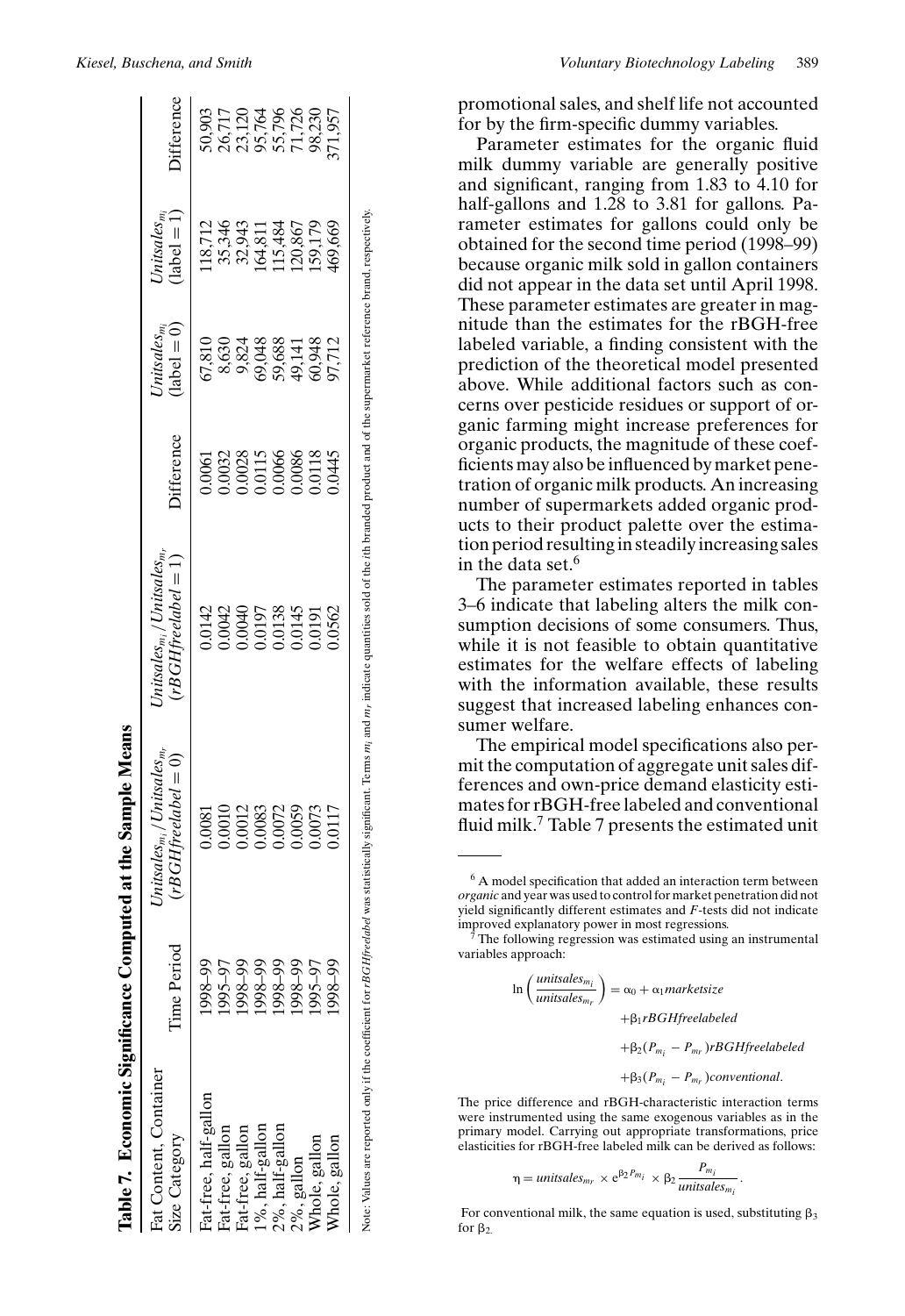|             | 1998-99           |              |
|-------------|-------------------|--------------|
|             | rBGH-Free Labeled | Conventional |
| Half-gallon |                   |              |
| Fat-free    | $-0.28$           | $-0.14$      |
| $1\%$       | $-0.002$          | $-0.68$      |
| 2%          | $-0.14$           |              |
| Whole       | $-0.05$           | $-2.35$      |
| Gallon      |                   |              |
| Fat-free    | $-0.95$           | $-0.00002$   |
| $1\%$       | $-0.36$           | $-0.0002$    |
| 2%          | $-0.56$           | $-0.0004$    |
| Whole       | $-0.12$           | $-1.57$      |

**Table 8. Price Elasticities Computed at the Sample Means**

Note: Estimated price elasticities reported in the table are significant at the 1% significance level, except for the half-gallon, 2% conventional that is significant at the 5% significance level.

sales differences between milk product categories using sample means. Estimated relative and absolute unit sales differences are consistently higher for labeled than for unlabeled biotechnology-free milk. Table 8 presents the own-price elasticity estimates for rBGH-free labeled and conventional milk for the second time period.<sup>8</sup> Both of these categories include only branded milk products and the own-price elasticity estimates reported here are specific to fat levels and container sizes. These elasticity estimates range from  $-0.002$  to  $-0.28$ for rBGH-free labeled milk in half-gallons and  $-0.12$  to  $-0.95$  in gallons, and from  $-0.14$ to −2.35 for conventional milk in half-gallons and  $-0.00002$  to  $-1.57$  in gallons. Note that these elasticity estimates are subject to the caveat that the data set does not allow inclusion of demographic data or expenditure data, nor do the elasticity estimates include prices of potential substitution goods, e.g., soymilk or milk products outside the sample.

While some of the elasticity estimates are smaller in absolute magnitude than previously reported price elasticities, in the aggregate, the results do not differ markedly from previous studies, e.g., Glaser and Thompson; Green and Park; Gould; Heien and Wessells; Teisl, Bockstael, and Levy. The elasticity estimates as a whole suggest no clear pattern in response to price changes between rBGH-free labeled and conventional milk. If only the estimated price elasticities for gallon milk products are considered, consumers appear more responsive to price changes in rBGH-free labeled milk than in conventional milk, but for half-gallon products, there is little evidence of similar effects. It is important to note that differently labeled fluid milk products appear to have different price elasticities of demand.

#### **Conclusion**

This study has developed a household production model of the effects of labeling that explicitly accounts for both search costs and uncertainty about product attributes and information within a random utility framework. A clear implication of this model is that the provision of additional positive information will, *ceteris paribus*, increase consumption of the commodity that has a desirable, but costly to observe, characteristic and reduce consumption of a competing commodity with an undesirable characteristic.

The predictions of the model were tested utilizing actual purchases in supermarkets of fluid milk brands produced either with rBGH or without rBGH. Branded milk excludes private-labeled supermarket brands. The brands in our sample comprised 3.9% of total low-fat and 2.4% of total whole fat nationwide supermarket milk sales during the sample period. The econometric results of the study indicate that, *ceteris paribus*, the provision of labeling information increases the quantity demanded of rBGH-free branded milk, a result consistent with the predictions of the theoretical model. These results also confirm the findings of previous studies based on surveys of consumer attitudes which indicate that some consumers have preferences for milk and other foods that are produced without biotechnology.

Another interesting result is that this study provides no evidence that consumer preferences for rBGH-free milk products have diminished over time. If anything, the positive effects of labeling on the demand for rBGHfree fluid milk appear to have increased in the period 1998–99 as compared to the period 1995–97.

One limitation of this study derives from the aggregate nature of the scanner data used

<sup>&</sup>lt;sup>8</sup> Price elasticity measures were only computed if  $\beta_2$  and/or  $\beta_3$ were statistically significant in the regression specification. For the first time period a number of the coefficients were insignificant, making comparisons between the elasticities impossible. In addition, the data entries for the two rBGH-free non-labeled brands do not provide sufficient price variation between brands to investigate price elasticities and market penetration of organic milk products over the estimation period, resulting in positive coefficients for an interaction term between price differences and the organic characteristic.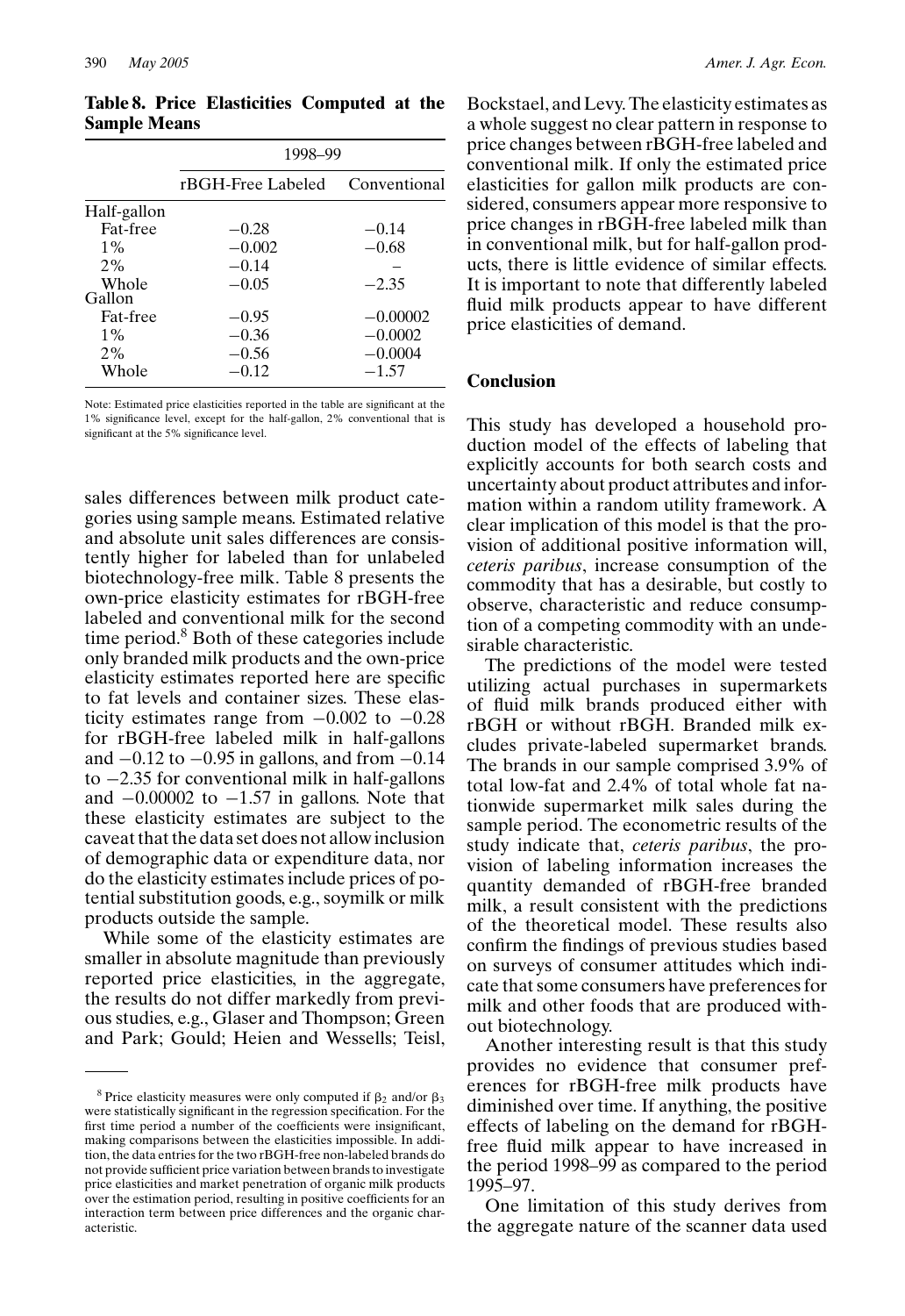in the empirical analysis. Aggregation to the national level, an unavoidable requirement given the available data set, precludes any evaluation of regional and household demographic and socioeconomic variables that affect consumption choices. An important extension of this study would be to develop and analyze time-series/cross-section panel data sets that track individual households over sufficiently long time periods to investigate the evolution of consumer attitudes and market choices with respect to biotech products and biotech labeling. Another limitation is that the results might be influenced by omitted variables that are practically not possible to include such as product-specific advertising, shelf placements, and promotional sales. In addition, this study has considered only a subset of milk products sold in supermarkets, comprising less than 5% of nationwide fluid milk sales, because of limited information on labeling. Notwithstanding these limitations, this study provides the first estimates we know of about the impact of biotech labeling on actual retail purchases of a food product using regional and national data.

> *[Received November 2002; accepted July 2004.]*

## **References**

- Aldrich, L., and N. Blisard. "Consumer Acceptance of Biotechnology. Lessons from the rbSt Experience." U.S. Department of Agriculture, Economic Research Service, Current Issues in Economics of Food Markets, *Agr. Inf. Bull.* No. 747-01, December, 1998.
- Beachy, R.N. "Facing Fear in Biotechnology." *Science* July 1999: 335.
- Becker, G.S. "A Theory of Allocation of Time." *The Economic Journal* 75(1965):493–517.
- Breusch, T.S., and A.R. Pagan. "A Simple Test for Heteroskedasticity and Random Coefficient Variation." *Econometrica* 47(1979):1487–94.
- Burton, M.P., J.S. Metcalfe, and V.H. Smith. "Innovation and the Demand for Food and Drug Labeling Regulation in an Evolutionary Model of Industry Dynamics." *Structural Change and Economic Dynamics* 12(2001):457–77.
- Caswell, J.A., and D.I. Padberg. "Toward a More Comprehensive Theory of Food Labels." *American Journal of Agricultural Economics* 74(1992):460–68.
- Chow, G.C. "Tests of Equality between Sets of Coefficients in Two Linear Regressions." *Econometrica* 28(1960):591–605.
- "Gentechnik. Sinnloses Label." *Der Spiegel* 28(2003):160–62.
- Glaser, L.W., and G.D. Thompson. "Demand for Organic and Conventional Beverage Milk." Paper presented at the Western Agricultural Economics Association Annual Meetings, Vancouver, British Columbia, 29 June–1 July 2000.
- Golan, E., F. Kuchler, and L. Mitchell. *Economics of Food Labeling*. Economic Research Service, U.S. Department of Agriculture, Agricultural Economic Report No. 793, December 2000.
- Gould, B.W. "Factors Affecting U.S. Demand for Reduced-Fat Fluid Milk." *Journal of Agricultural and Resource Economics* 21(1996):68– 81.
- Green, G.M., and J.L. Park. "New Insights into Supermarket Promotions via Scanner Data Analysis: The Case of Milk." *Journal of Food Distribution Research* 29(1998):44–53.
- Grobe, D., and R. Douthitt. "Consumer Acceptance of Recombinant Bovine Growth Hormone: Interplay between Beliefs and Perceived Risks." *The Journal of Consumer Affairs* 25(1995):128– 43.
- Grossmann, S.J. "The Informational Role of Warranties and Private Disclosure about Product Quality." *The Journal of Law and Economics* 24(1981):461–83.
- Heien, D.M., and C.R. Wessells. "The Demand for Dairy Products: Structure, Prediction, and Decomposition." *American Journal of Agricultural Economics* 70(1988):219–28.
- Heiman, A., D.R. Just, and D. Zilberman. "The Role of Socio-economic Factors and Life Style Variables in Attitude and the Demand for Genetically Modified Foods." *Journal of Agribusiness* 18(1995):249–60.
- Ippolito, P.M., and A.D. Mathios. "Information, Advertising and Health Choices: A Study of the Cereal Market." *Rand Journal of Economics* 21(1990):459–80.
- McFadden, D. "The Measurement of Urban Travel Demand." *Journal of Public Economics* 3(1974):303–28.
- McGuirk, A.M., W.P. Preston, and G.M. Jones. "Introducing Foods Produced Using Biotechnology: The Case of Bovine Somatotropin." *Southern Journal of Agricultural Economics* 24(1992):209–23.
- Mathios A.D. "The Impact of Mandatory Disclosure Laws on Product Choices: An Analysis of the Salad Dressing Market." *Journal of Law and Economics* 43(2000):651–75.
- Misra, S.K., and D.C. Kyle. "Demand for Milk Produced with and without Recombinant Bovine Somatotropin." *Journal of Agribusiness* 16(1998):129–40.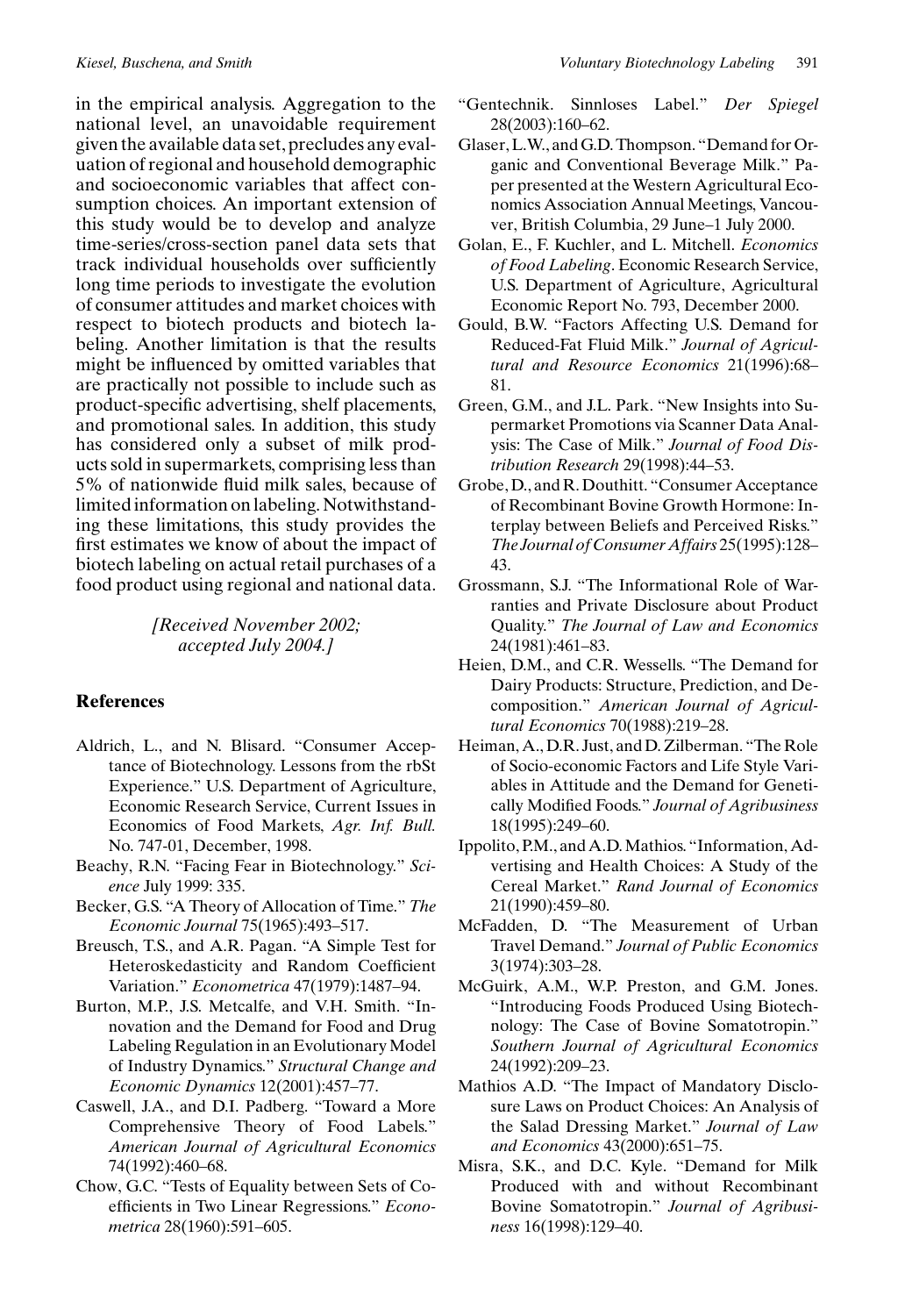- Mojduszka, E.M., and Caswell, J.A. "A Test of Nutritional Quality Signaling in Food Markets Prior to Implementation of Mandatory Labeling." *American Journal of Agricultural Economics* 82(2000):298–309.
- Monsanto. *Status Update: Posilac Bovine Somatotropin*. 2002. http://www.monsantodairy.com/ updates/Bovine.htm#general (accessed March 2002).
- Purefood (Organic Consumer Association). *Who Offers rBGH-Free milk?* 2003. http://www. purefood.org/starbucks/dairy.htm (accessed July 2003).
- Rosen, S. "Hedonic Prices and Implicit Markets: Product Differentiation in Pure Competition." *Journal of Political Economy* 82(1974):34–55.
- Smallwood, D.M., and J.R. Blaylock. "Consumer Demand for Food and Food Safety: Models and Applications." In J.A. Caswell, ed. *Economics of Food Safety*. New York: Elsevier Science Publishing Co., 1991, pp. 4–27.
- Stigler, G.J. "The Economics of Information." *Journal of Political Economy* 69(1961):213–25.
- Stigler, G.J., and G.S. Becker. "De Gustibus Non Est Disputandum." *American Economic Review* 67(1977):76–90.
- Teisl, M.F., and B. Roe. "The Economics of Labeling: An Overview of Issues for Health and Environmental Disclosure." *Agricultural and Resource Economics Review* 28(1998):140– 50.
- Teisl, M.F., B. Roe, and R.L. Hicks. "Can Ecolabels Tune a Market? Evidence from Dolphin Safe Labeling." *Journal of Environmental Economics and Management* 43(2002):339–59.
- Teisl, M.F., N.E. Bockstael, and A. Levy. "Measuring the Welfare Effects of Nutrition Labeling." *American Journal of Agricultural Economics* 83(2001):133–49.
- Thompson, G.D., and J. Kidwell. "Explaining the Choice of Organic Produce: Cosmetic Defects Prices and Consumer Preferences." *American Journal of Agricultural Economics* 80(1998):277–87.
- U.S. Census Bureau. *State Population Estimates; Annual Time Series, July 1, 1990 to July 1999*. 1999. http://www.census.gov/population/estimates/ state/st.-99–3.txt (accessed September 2001).
- White, H. "A Heteroskedasticity-Consistent Covariance Matrix Estimator and a Direct Test for Heteroskedasticity." *Econometrica* 48(1980):817–38.